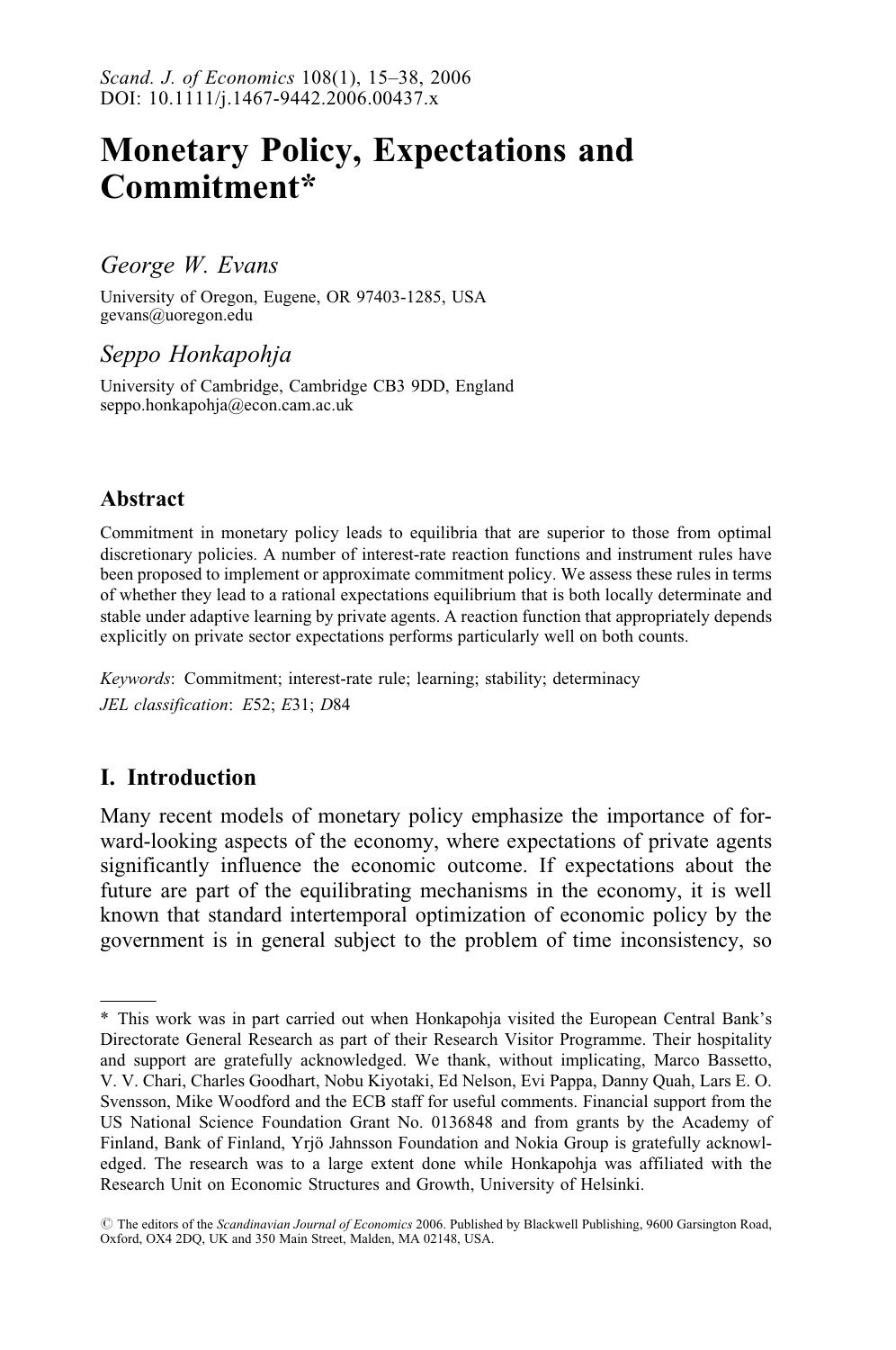that a policymaker has incentives to deviate, in later periods, from the optimal plan obtained in the first period. In contrast, discretionary policies are obtained through policy optimization separately in each period and are time consistent, but typically the resulting sequence of discretionary policy decisions will not lead to the overall intertemporal optimum. The losses from discretionary policies can be quantitatively significant, and this has provided an impetus for finding ways to achieve the optimum or at least to improve the outcome.

While earlier papers on time consistency focused on the inflation bias in monetary policy, recent work has shown that even if inflation bias does not arise under appropriate goals of the policymaker, the issue of commitment vs. discretion still obtains. Discretion leads to what is called a ''stabilization bias'' and there are gains to commitment; see Clarida, Gali and Gertler (1999), McCallum and Nelson (2004), Svensson and Woodford (2005) and Woodford (1999a, 1999b).

Woodford (1999a, 1999b) suggests that monetary policymaking should be based on the timeless perspective. This concept is a rule-based policy that is obtained by respecting the optimality conditions from the full intertemporal optimization under commitment, except for the current decision-making period. In other words, according to Woodford (1999a, p. 293), the policymaker follows ''the pattern of behavior to which it would have wished to commit itself at a date far in the past''. The gains from committing to this policy, relative to the discretionary policies, can be significant; see McCallum and Nelson (2004). In this paper we adopt the timeless perspective formulation and refer to the corresponding optimal monetary policy as the ''commitment solution''.

Most of the recent literature on monetary policy, including all of the references above, has been conducted under the hypothesis of rational expectations (RE). However, this may not be an innocuous assumption, as shown by Bullard and Mitra (2002) and Evans and Honkapohja (2003b). The assumption of RE should not be taken for granted, since expectations can be out of equilibrium, at least for a period of time, as a result of exogenous events such as structural shifts in the economy. Economic policies should be designed to avoid instabilities that can arise from expectational errors and the corrective behavior of economic agents in the face of such errors.

The issue of temporary errors in forecasting, and the consequent correction mechanisms, have been widely studied in recent research using the adaptive learning approach.<sup>1</sup> Bullard and Mitra (2002) consider the stability of equilibria when monetary policy is conducted using some variant of the

<sup>&</sup>lt;sup>1</sup> Evans and Honkapohja (2001) is a treatise on adaptive learning and its macroeconomic implications. Evans and Honkapohja (1999), Marimon (1997) and Sargent (1993) are surveys of the field.

 $\circled{c}$  The editors of the Scandinavian Journal of Economics 2006.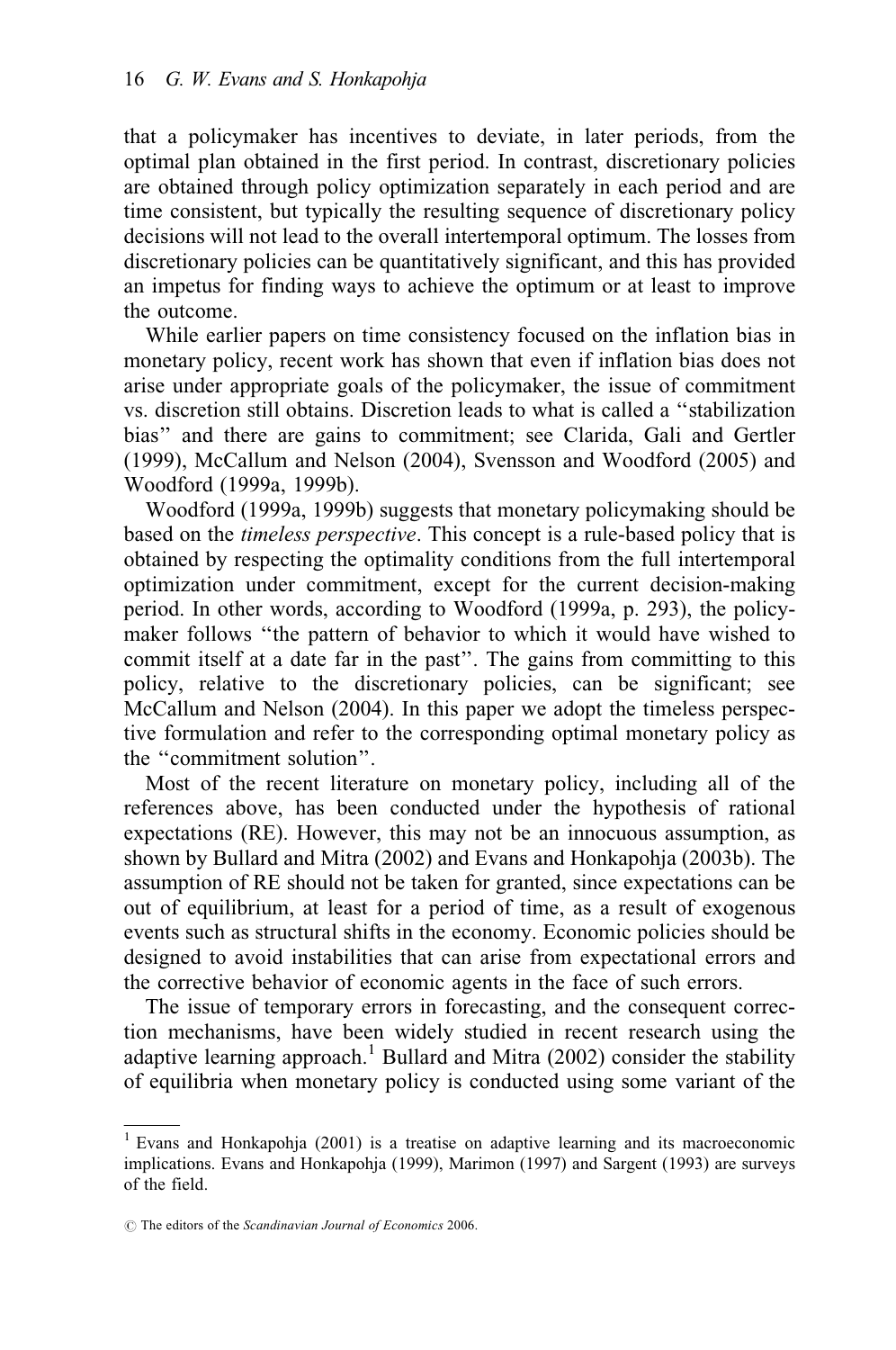Taylor interest-rate rule and argue that monetary policymaking should take into account the constraints on the policy parameters implied by learnability. Evans and Honkapohja (2003b) show that certain standard forms of optimal discretionary interest-rate setting by the central bank lead to instability as economic agents unsuccessfully try to correct their forecast functions over time, so that the economy fails to converge to the desired rational expectations equilibrium (REE). We there propose an alternative way to implement optimal discretionary policy that always leads to stability under learning.<sup>2</sup>

The research on adaptive learning and monetary policy has so far focused on the performance of discretionary optimal policies or ad hoc interest-rate rules. This paper takes up optimal policy under commitment and studies whether this facilitates convergence of private expectations to the optimal REE. On intuitive grounds one might think that commitment favors stability under learning by leading to more forecastable dynamics than when policy is re-optimized every period. We argue that while this can indeed be the case, stability depends critically on the way the policy is implemented. Certain standard forms of central bank reaction functions do not or do not always provide stability under learning. However, there is another implementation, depending explicitly on private expectations, that always performs well in this respect.

A related concern addressed by Bernanke and Woodford (1997), Svensson and Woodford (2005), Woodford (1999b) and others is that it is desirable for policy rules to yield determinacy, i.e., locally unique REE, to ensure that there are no nearby suboptimal REE. We show that for all parameter values, our proposed ''expectations-based'' rule satisfies the dual criteria of determinacy and stability under learning.

## II. The Model

We use a linearized model that is very common in the literature; see Clarida et al. (1999) for this particular formulation and references to the literature. The original non-linear framework is based on a representative consumer, a continuum of firms producing differentiated goods under monopolistic competition and subject to constraints on the frequency of price changes, as originally suggested by Calvo (1983).

The behavior of the private sector is described by two equations:

$$
x_t = -\varphi(i_t - E_t^* \pi_{t+1}) + E_t^* x_{t+1} + g_t, \tag{1}
$$

which is the "IS" curve derived from the Euler equation for consumer optimization, and

<sup>2</sup> The literature on learning and monetary policy is surveyed in Evans and Honkapohja (2003a).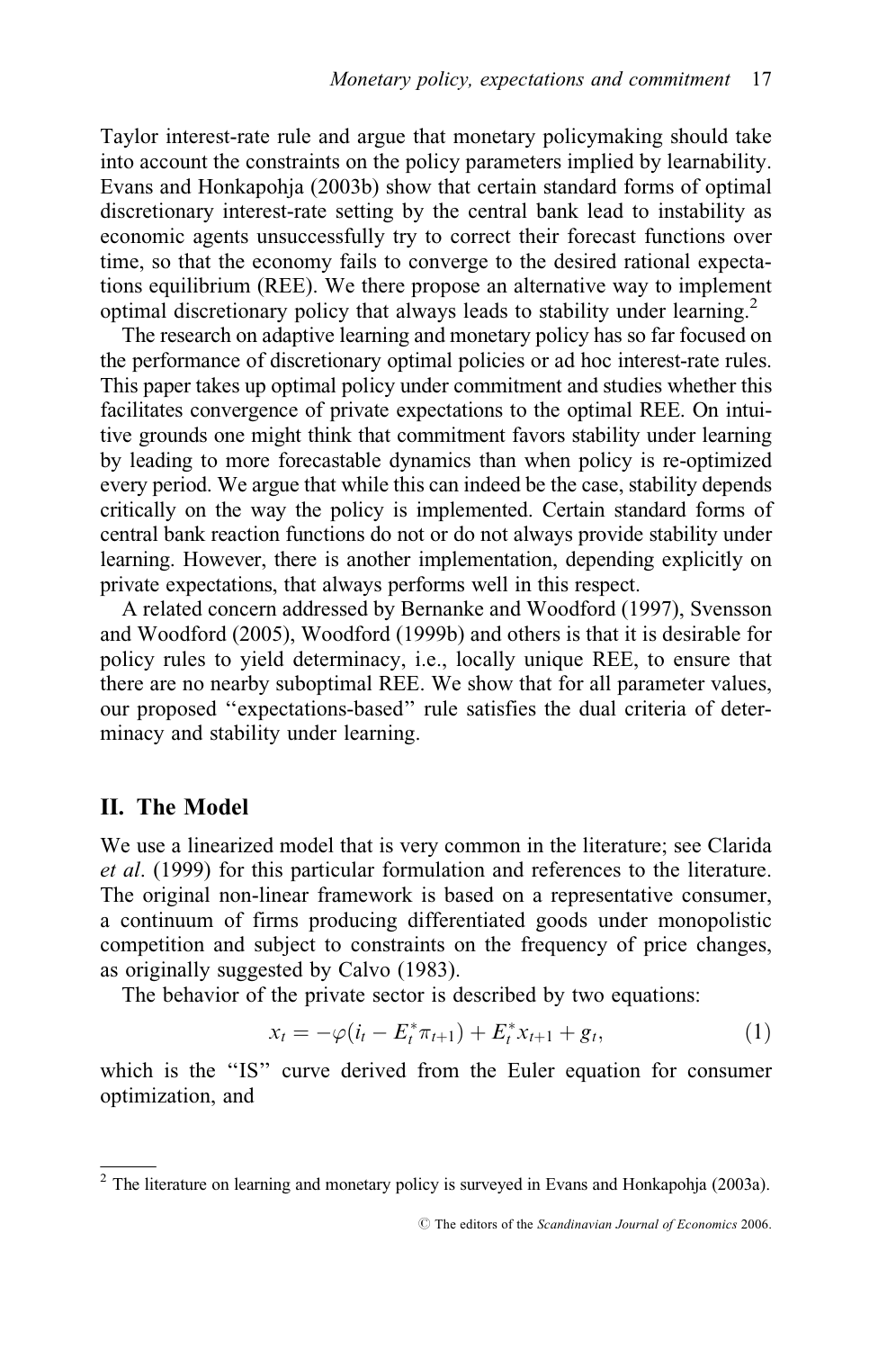$$
\pi_t = \lambda x_t + \beta E_t^* \pi_{t+1} + u_t, \qquad (2)
$$

which is the price-setting rule for the monopolistically competitive firms. The interpretation of (1) and (2) is discussed further in the Appendix on temporary equilibrium.

Here  $x_t$  and  $\pi_t$  denote the output gap and inflation for period t, respectively.  $i_t$  is the nominal interest rate, expressed as the deviation from the steady-state real interest rate. The determination of  $i_t$  is discussed below.  $E_t^* x_{t+1}$  and  $E_t^* \pi_{t+1}$  denote the private sector expectations of the output gap and inflation next period. Since our focus is on learning behavior, these expectations need not be rational  $(E_t$  without  $*$  denotes RE). The parameters  $\varphi$  and  $\lambda$  are positive and  $\beta$  is the discount factor so that  $0 < \beta < 1$ .

The shocks  $g_t$  and  $u_t$  are assumed to be observable and follow

$$
\begin{pmatrix} g_t \\ u_t \end{pmatrix} = F \begin{pmatrix} g_{t-1} \\ u_{t-1} \end{pmatrix} + \begin{pmatrix} \tilde{g}_t \\ \tilde{u}_t \end{pmatrix}, \text{ where } F = \begin{pmatrix} \mu & 0 \\ 0 & \rho \end{pmatrix}, \quad (3)
$$

 $0 < |\mu|, |\rho| < 1$ , and  $\tilde{g}_t \sim \textit{iid}(0, \sigma_g^2), \tilde{u}_t \sim \textit{iid}(0, \sigma_u^2)$  $\mathcal{C}(0, \sigma_u^2)$  are independent white noise.  $g_t$  represents shocks to government purchases and/or potential output.  $u_t$  represents any cost-push shocks to marginal costs other than those entering through  $x_t$ .<sup>3</sup> The  $u_t$  shock is important for policy issues since the  $g_t$  shock can be fully offset by appropriate interest-rate setting.  $\mu$  and  $\rho$  are assumed known (if not, they could be estimated).

Assume RE for the moment. Monetary policy is derived from minimization of a quadratic loss function:

$$
E_t \sum_{s=0}^{\infty} \beta^s \left( \pi_{t+s}^2 + \alpha x_{t+s}^2 \right). \tag{4}
$$

This type of optimal policy is often called ''flexible inflation targeting'' in the current literature; see e.g. Svensson (1999, 2003).  $\alpha$  is the relative weight on the output target and pure inflation targeting would be the case  $\alpha = 0$ . Note that, first, the policymaker is assumed to have the same discount factor as the private sector and, second, the target value of the output gap is set at zero, implying that the classical problem of inflation bias does not arise. For brevity, the inflation target is also set at zero (introducing non-zero targets would not change the conclusions of our analysis). We treat the

<sup>&</sup>lt;sup>3</sup> For possible interpretations of the  $u_t$  shock, see Clarida et al. (1999), Erceg, Henderson and Levin (2000) and Woodford (2003, Ch. 6).

 $\circled{c}$  The editors of the Scandinavian Journal of Economics 2006.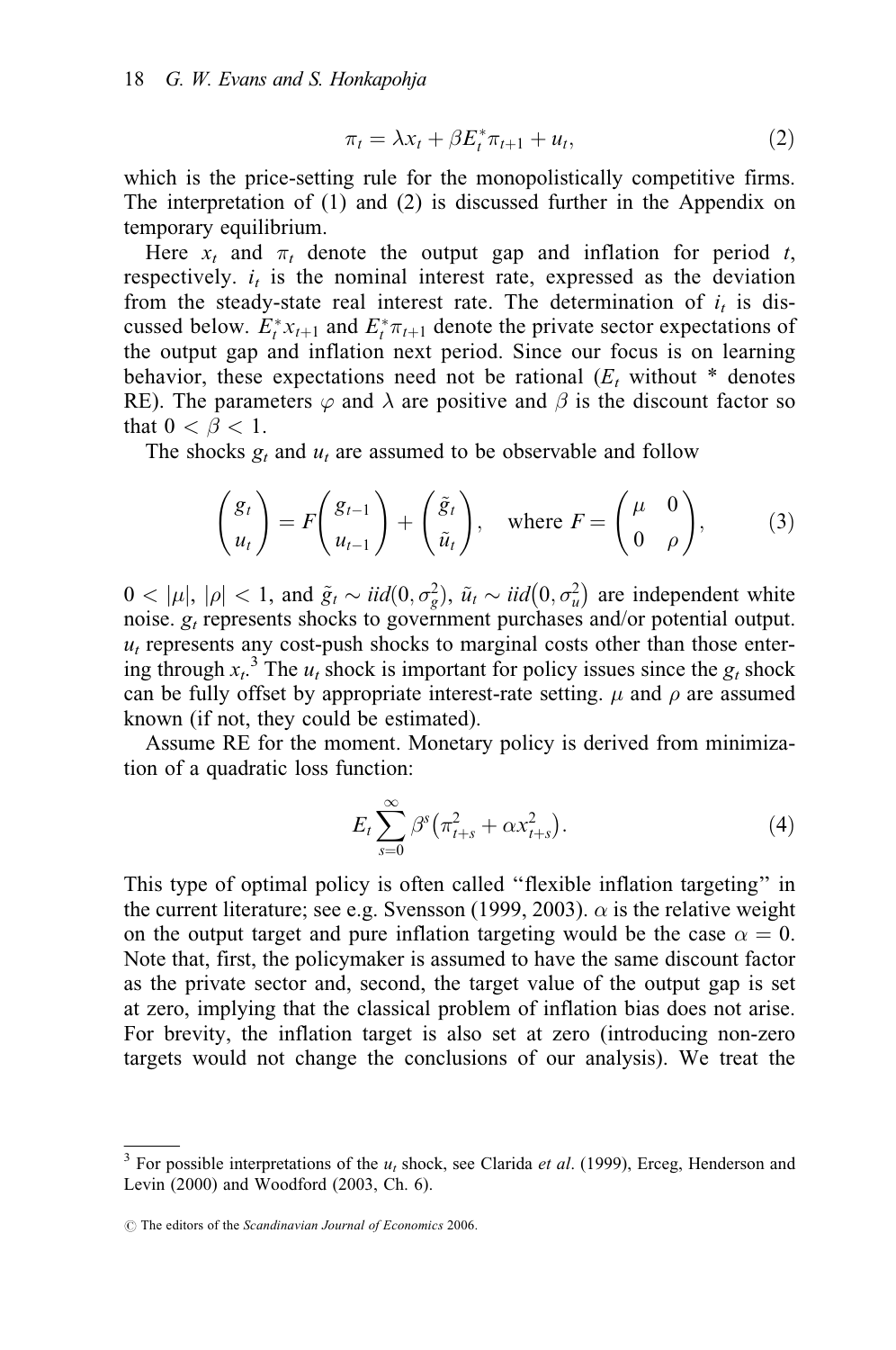policymaker's preferences as exogenously given. It is also well known, as in e.g. Rotemberg and Woodford (1999), that the quadratic loss function (4) can be viewed as an approximation of the utility function of the representative consumer.<sup>4</sup>

The full intertemporal optimum under RE, usually called the commitment solution, is obtained by maximizing (4) subject to (2) for all periods t,  $t + 1$ ,  $t + 2, \ldots$  The first-order conditions are written as

$$
\lambda \pi_t = -\alpha x_t \tag{5}
$$

$$
\lambda \pi_{t+s} = -\alpha (x_{t+s} - x_{t+s-1}), \tag{6}
$$

for  $s = 1, 2, 3, \ldots$  The time inconsistency of the commitment solution is evident from (5), since this places a requirement that is specific to the current period and is different from the corresponding requirement (6) for later periods.

As noted in the introduction, the timeless perspective resolution to the problem of the time inconsistency of optimal policy is that the policymaker should respect the optimality conditions above, except for the current period when the optimization is done. In our context this amounts to using (6) also for the current period (and neglecting (5)). This yields the commitment optimality condition:<sup>5</sup>

$$
\lambda \pi_t = -\alpha (x_t - x_{t-1}). \tag{7}
$$

We remark that (7) is sometimes called a "specific targeting rule" in the literature.

We next compute the REE of interest. It can be shown that the dynamic system in  $x_t$  and  $\pi_t$  defined by (2) and (7) has a unique non-explosive RE solution. This solution can be expressed as a linear function of the state variables  $x_{t-1}$  and  $u_t$  and is known as the "minimal state variable" (MSV) solution; see McCallum (1983). It is obtained by using the method of undetermined coefficients, expressing the REE as

$$
x_t = b_x x_{t-1} + c_x u_t \tag{8}
$$

$$
\pi_t = b_\pi x_{t-1} + c_\pi u_t. \tag{9}
$$

As shown by McCallum and Nelson (2004), imposing RE implies that  $b_x$ must satisfy

<sup>&</sup>lt;sup>4</sup> Like much of the literature on monetary policy, we do not explicitly introduce the budget constraint of the government. This is justified by assuming that fiscal policy is set ''passively'' in the sense of Leeper (1991) and ensures that the intertemporal budget constraint of the government is satisfied.

<sup>5</sup> Clarida et al. (1999, p. 1681), McCallum and Nelson (2004), Woodford (1999b, Sec. 3.1) and Woodford (1999a, Appendix) present this optimality condition.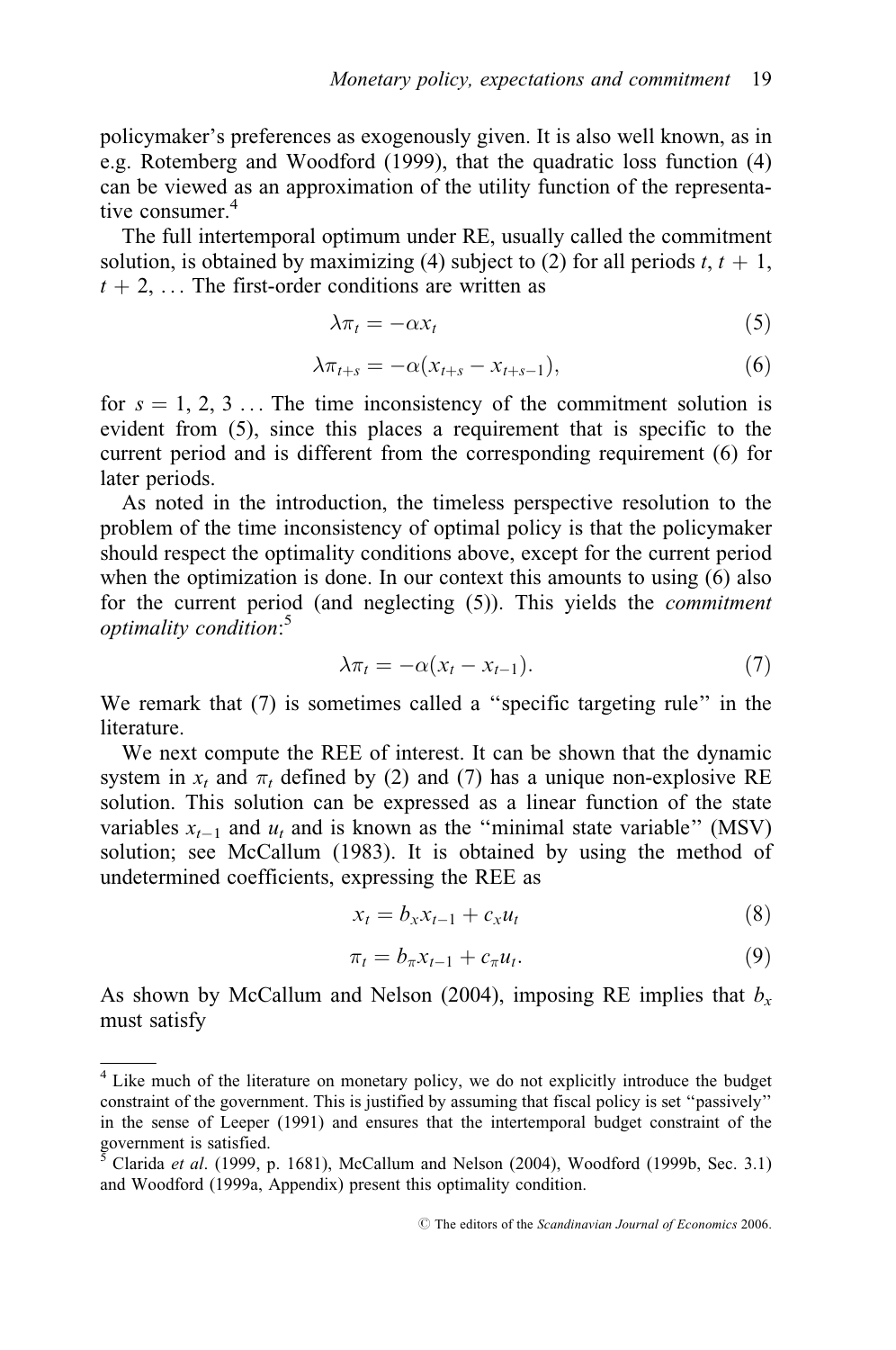$$
\beta b_x^2 - \gamma b_x + 1 = 0,
$$

where  $\gamma = 1 + \beta + \lambda^2/\alpha$ . This has two solutions, but the one of interest is<sup>6</sup>

$$
\bar{b}_x = (2\beta)^{-1} [\gamma - (\gamma^2 - 4\beta)^{1/2}]. \tag{10}
$$

This delivers a stationary REE for all values of structural parameters, since  $0 < \bar{b}_x < 1$ , and corresponds to the policy optimum. The other coefficients are

$$
\bar{b}_{\pi} = (\alpha/\lambda)(1-\bar{b}_{x}), \quad \bar{c}_{x} = -[\lambda+\beta\bar{b}_{\pi}+(1-\beta\rho)(\alpha/\lambda)]^{-1}, \quad \bar{c}_{\pi} = -(\alpha/\lambda)\bar{c}_{x}.
$$

We refer to this REE as the *optimal REE*.

# III. Optimal Interest-rate Setting

Thus far we have formulated the concept of optimal monetary policy under RE and reviewed the derivation of the corresponding REE using the existing literature. This derivation did not rely on the aggregate demand curve (1), which depends on the interest rate and which can be used to determine the interest rate that implements the desired optimal equilibrium. Computation of the appropriate interest rate leads to a functional relationship that is often called a reaction function, since the optimality condition (7) will be exactly met. Interest-rate rules that respond to endogenous and exogenous variables, but do not respect (7), are instead called instrument rules; we analyze some instrument rules below in Section  $V<sup>7</sup>$ 

As has become apparent from the earlier literature, interest-rate setting in the form of a reaction function can be implemented in different ways depending on what is assumed to be known in the policy optimization. In this paper we consider several possibilities, extending the analysis in Evans and Honkapohja (2003b) for discretionary policy. For each reaction function we test its performance in two ways.

First, we determine if the resulting REE is determinate, i.e., that it is the unique stationary REE under the reaction function. If a solution is indeterminate, there exist other stationary RE solutions nearby and, as is well known, these can include a dependence on extraneous variables or ''sunspots''. Second, we determine whether the REE corresponding to the reaction function implementing optimal policy is stable under adaptive learning by private agents. Here we formally analyze whether the RE solution is

<sup>&</sup>lt;sup>6</sup> The other root for  $b_x$  is always larger than one and therefore generates explosive time paths. <sup>7</sup> Our terminology largely agrees with that of Svensson (2003) and Svensson and Woodford (2005). They call the optimality condition (7) a ''specific targeting rule'' and the setting of the interest rate instrument, with (7) satisfied, a ''reaction function'' of the policymaker.

 $\circled{c}$  The editors of the Scandinavian Journal of Economics 2006.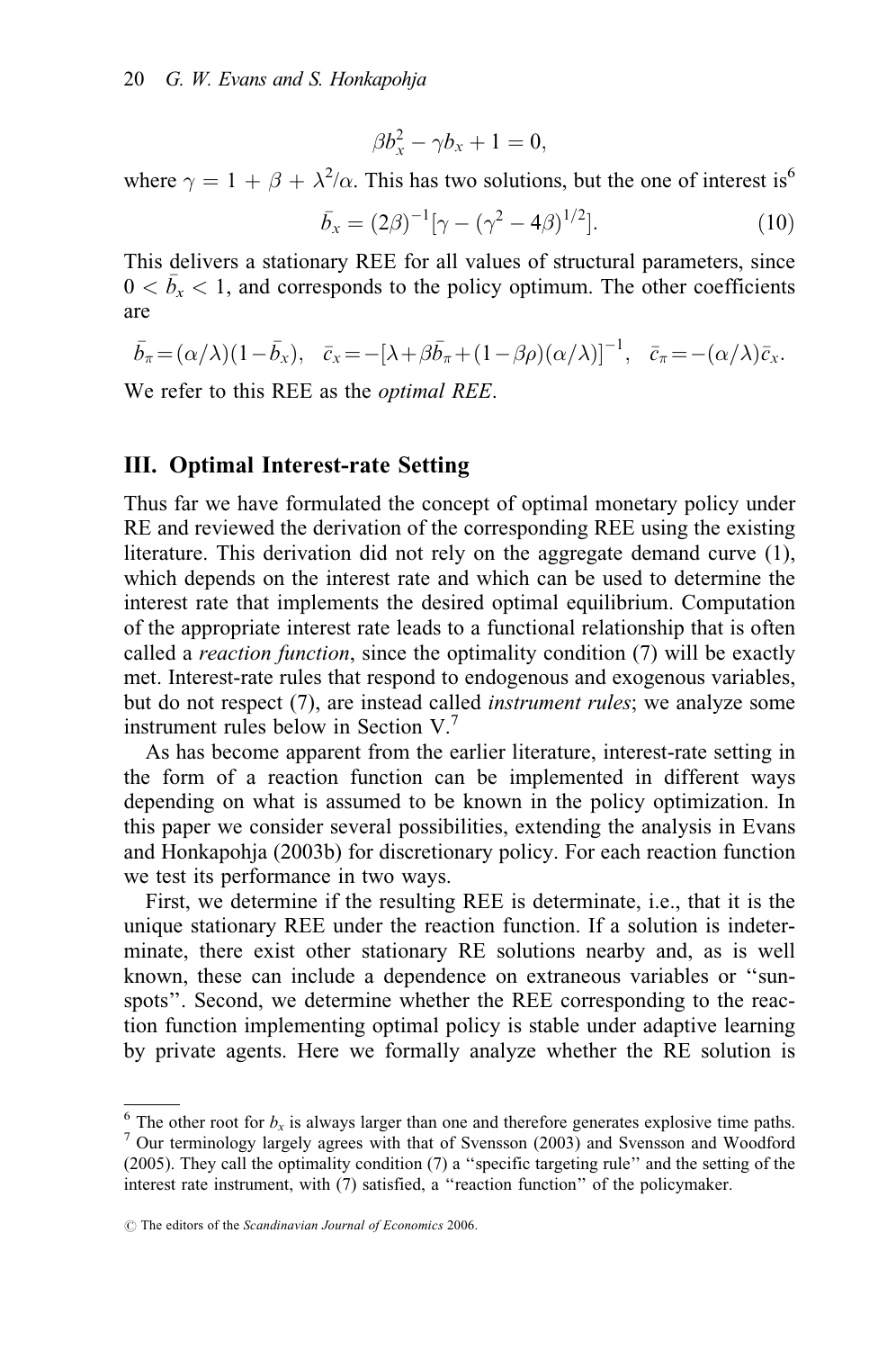E-stable, since E-stability is known to determine whether the solution is locally stable if private agents update their forecasts using least squares or closely related learning schemes. We remark that these are independent criteria. Our aim is to look for reaction functions for the interest rate that induce both determinacy and stability under learning.

### The Fundamentals-based Reaction Function

A possible interest-rate rule to implement the optimal REE is obtained by computing

$$
E_t \pi_{t+1} = \bar{b}_{\pi} \bar{b}_{x} x_{t-1} + (\bar{b}_{\pi} \bar{c}_{x} + \bar{c}_{\pi} \rho) u_t E_t x_{t+1} = \bar{b}_{x}^2 x_{t-1} + (\bar{b}_{x} + \rho) \bar{c}_{x} u_t,
$$

inserting these expectations and (8) into (1), and solving for the interest rate:

$$
i_t = \psi_x x_{t-1} + \psi_g g_t + \psi_u u_t, \qquad (11)
$$

where

$$
\psi_x = \bar{b}_x[\varphi^{-1}(\bar{b}_x - 1) + \bar{b}_\pi]
$$
  
\n
$$
\psi_g = \varphi^{-1}
$$
  
\n
$$
\psi_u = [\bar{b}_\pi + \varphi^{-1}(\bar{b}_x + \rho - 1)]\bar{c}_x + \bar{c}_\pi\rho.
$$

We refer to  $(11)$  as the *fundamentals-based reaction function*, since its derivation is based solely on models (1) and (2), the optimality condition (7) and the assumption that the economy is in a stationary REE. The corresponding reaction function under discretion is identical, except that  $\psi_x = 0$ . Comparing discretion to (11) we see that the former is an openloop policy whereas (11) has a feedback from lagged endogenous variables.

We emphasize that the derivation of this interest-rate rule presupposes RE on the part of both the private agents and the policymaker. The dependence on a lagged output gap reflects the commitment aspect of the optimal policy. We note that interest-rate setting according to (11) is quite similar to the "reaction functions" in equation (2.30) in Svensson and Woodford (2005) and equation (3.5) in Svensson (2003). Their models differ from the model in this paper, but the setting of interest rates according to lagged output and observable exogenous variables is the key common feature for their setups and  $(11).<sup>8</sup>$ 

We now analyze the model with interest-rate rule (11) for determinacy and stability under learning. For this purpose, combining  $(1)$ ,  $(2)$  and  $(11)$ ,

<sup>&</sup>lt;sup>8</sup> Our model does not include the unobservable judgement variables that are introduced in Svensson (2003) to capture further model uncertainties.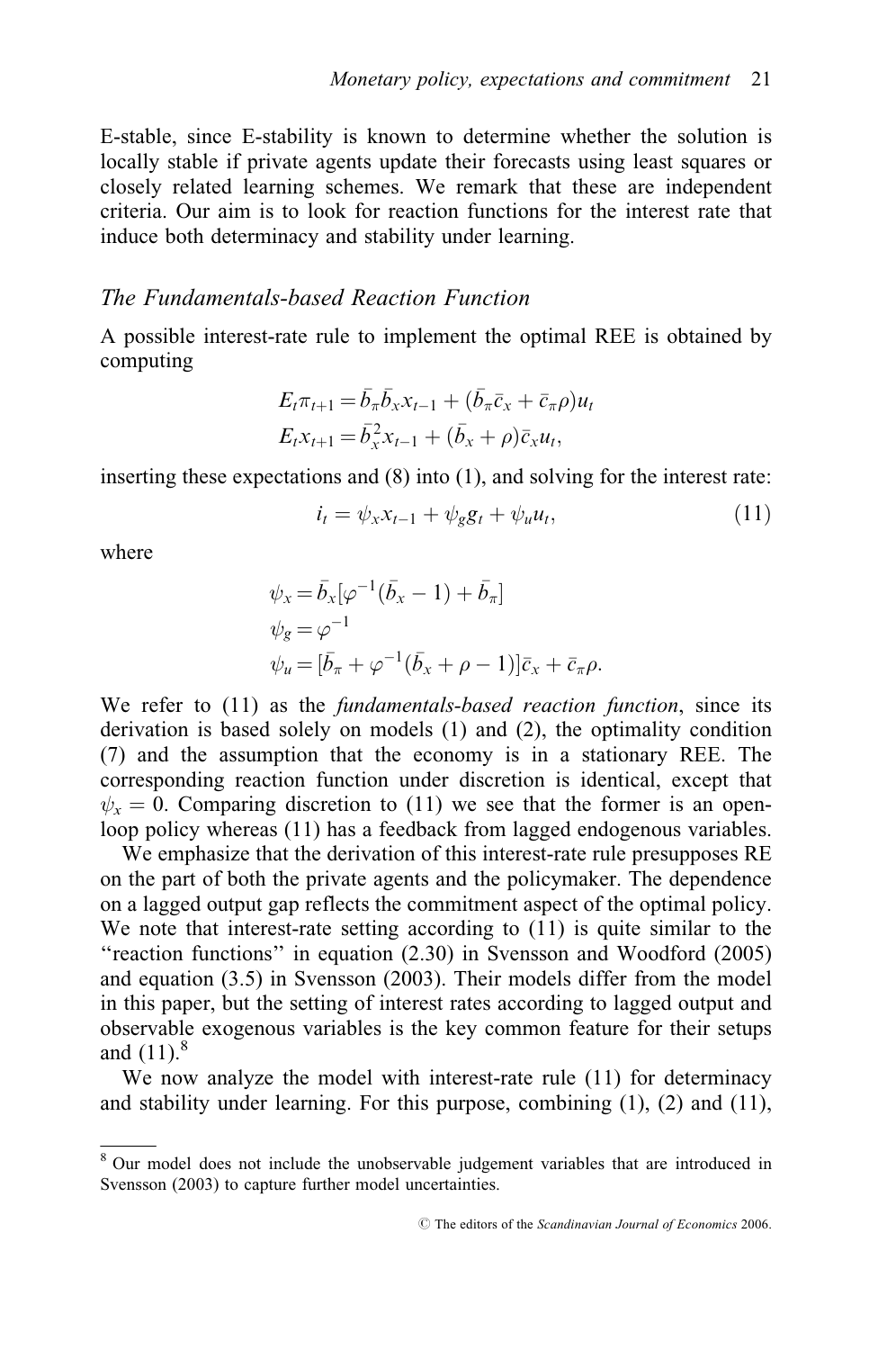we write the reduced form of the model in terms of general (possibly nonrational) expectations as

$$
\begin{pmatrix} x_t \\ \pi_t \end{pmatrix} = \begin{pmatrix} 1 & \varphi \\ \lambda & \beta + \lambda \varphi \end{pmatrix} \begin{pmatrix} E_t^* x_{t+1} \\ E_t^* \pi_{t+1} \end{pmatrix} + \begin{pmatrix} -\varphi \psi_x & 0 \\ -\lambda \varphi \psi_x & 0 \end{pmatrix} \begin{pmatrix} x_{t-1} \\ \pi_{t-1} \end{pmatrix} + \begin{pmatrix} -\varphi \psi_u \\ 1 - \lambda \varphi \psi_u \end{pmatrix} u_t.
$$
 (12)

Does the Fundamentals-based Reaction Function Yield Determinacy?

To analyze determinacy, we apply well-known methodology; see e.g. the Appendix to Chapter 10 in Evans and Honkapohja (2001). The basic steps are to rewrite the model in first-order form and to compare the number of non-predetermined variables with the number of eigenvalues of the forwardlooking matrix that lie inside the unit circle. When these numbers are equal, the model is determinate and has a unique non-explosive solution. Intuitively, each root inside the unit circle provides a side condition that ties down one non-predetermined variable. If there are fewer eigenvalues inside the unit circle than non-predetermined variables, then the model is indeterminate and there exist multiple non-explosive solutions. In particular, in the indeterminate case there exist multiple stationary solutions that depend on sunspot variables. In contrast to the optimal REE, these other REE will not satisfy  $(7)$ , the necessary conditions for an optimum.<sup>9</sup>

Whether the determinacy condition holds depends on the structural parameters:

Proposition 1. Under the fundamentals-based reaction function there are parameter regions in which the model is determinate and other regions in which it is indeterminate.

As an illustration we consider three different calibrations found in the literature.<sup>10</sup>

Calibration W:  $\beta = 0.99$ ,  $\varphi = (0.157)^{-1}$  and  $\lambda = 0.024$ .

<sup>9</sup> Other stationary REE that satisfy (2) cannot satisfy (7) because, as previously noted, the system (2) and (7) has a unique stationary RE solution.<br><sup>10</sup> The calibrations on both Clarida, Gali and Gertler (2000) and Woodford (1999b) are for

quarterly data. However, Woodford (1999b) uses quarterly interest rates and measures inflation as quarterly changes in the log price level, while Clarida *et al.* (2000) use annualized rates for both variables. We adopt the Woodford measurement convention, and therefore our CGG calibration divides by 4 both the  $\sigma$  and  $\kappa$  values reported by Clarida et al. (2000).

 $\circled{c}$  The editors of the Scandinavian Journal of Economics 2006.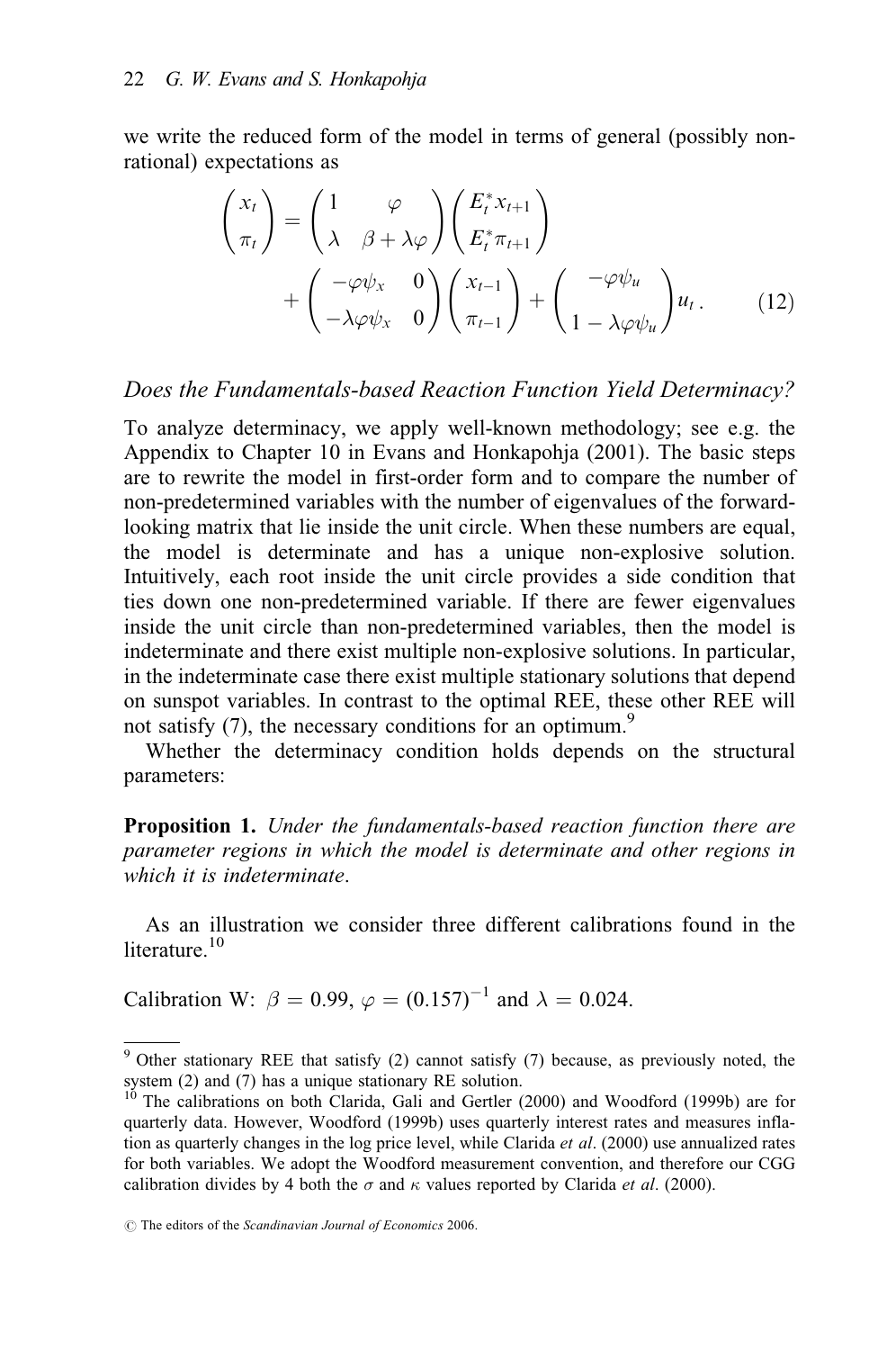Calibration CGG:  $\beta = 0.99$ ,  $\varphi = 4$  and  $\lambda = 0.075$ . Calibration MN:  $\beta = 0.99$ ,  $\varphi = 0.164$  and  $\lambda = 0.3$ .

These are taken, respectively, from Woodford (1999b), Clarida et al. (2000) and McCallum and Nelson (1999). Straightforward numerical calculations show that for small values of  $\alpha$  the steady state is indeterminate, while for larger values of  $\alpha$  the model is determinate. (With the calibrated parameter values the borderlines are approximately  $\alpha = 0.16, 0.47$  and 278, for the three calibrations.) Determinacy thus arises only for some values of  $\alpha$ . The domain of values for  $\alpha$  that gives determinacy depends sensitively on the calibration but, in general, sufficient flexibility in inflation targeting is needed to ensure determinacy of equilibrium under the reaction function (11).

We remark that we are treating  $\alpha$  as a free policy preference parameter as is often done in the applied literature. If instead (4) is obtained as an approximation to the welfare of the representative consumer,  $\alpha$ ,  $\varphi$  and  $\lambda$ all depend on deep preference and price-setting parameters. Because there are more than three deep structural parameters, however, there are degrees of freedom for  $\alpha$  given  $\beta$ ,  $\varphi$  and  $\lambda$ .<sup>11</sup>

## Learning Instability with the Fundamentals-based Reaction Function

Derivation of the interest-rate reaction function (11) presupposed that economic agents in the model have RE. However, suppose now that private agents have possibly non-rational expectations, which they try to correct through adaptive learning. We assume that the policymaker does not explicitly take this private agent learning into account, and continues to set policy according to (11). We are thus analyzing whether, under (11), the optimal REE is robust to transient errors in forecasting by private agents.

We apply the standard methodology of adaptive learning; see footnote 1 for references. The system under adaptive learning, more specifically under least squares learning, and stability of an REE under learning are formulated as follows.

The central assumption is that at each period  $t$  private agents have a perceived law of motion (PLM) that they use to make forecasts. In vector notation the PLM is

$$
y_t = a_t + b_t y_{t-1} + c_t v_t, \quad \text{where } y_t = \begin{pmatrix} x_t \\ \pi_t \end{pmatrix}, v_t = \begin{pmatrix} g_t \\ u_t \end{pmatrix}.
$$
 (13)

<sup>&</sup>lt;sup>11</sup> In Rotemberg and Woodford (1999),  $\varphi$  is determined by a parameter of the utility function for aggregate consumption.  $\alpha$  and  $\lambda$  depend on this and two other preference parameters as well as independent price-setting parameters. Analysis of the feasible range of  $(\alpha, \varphi, \lambda)$  would require a separate study.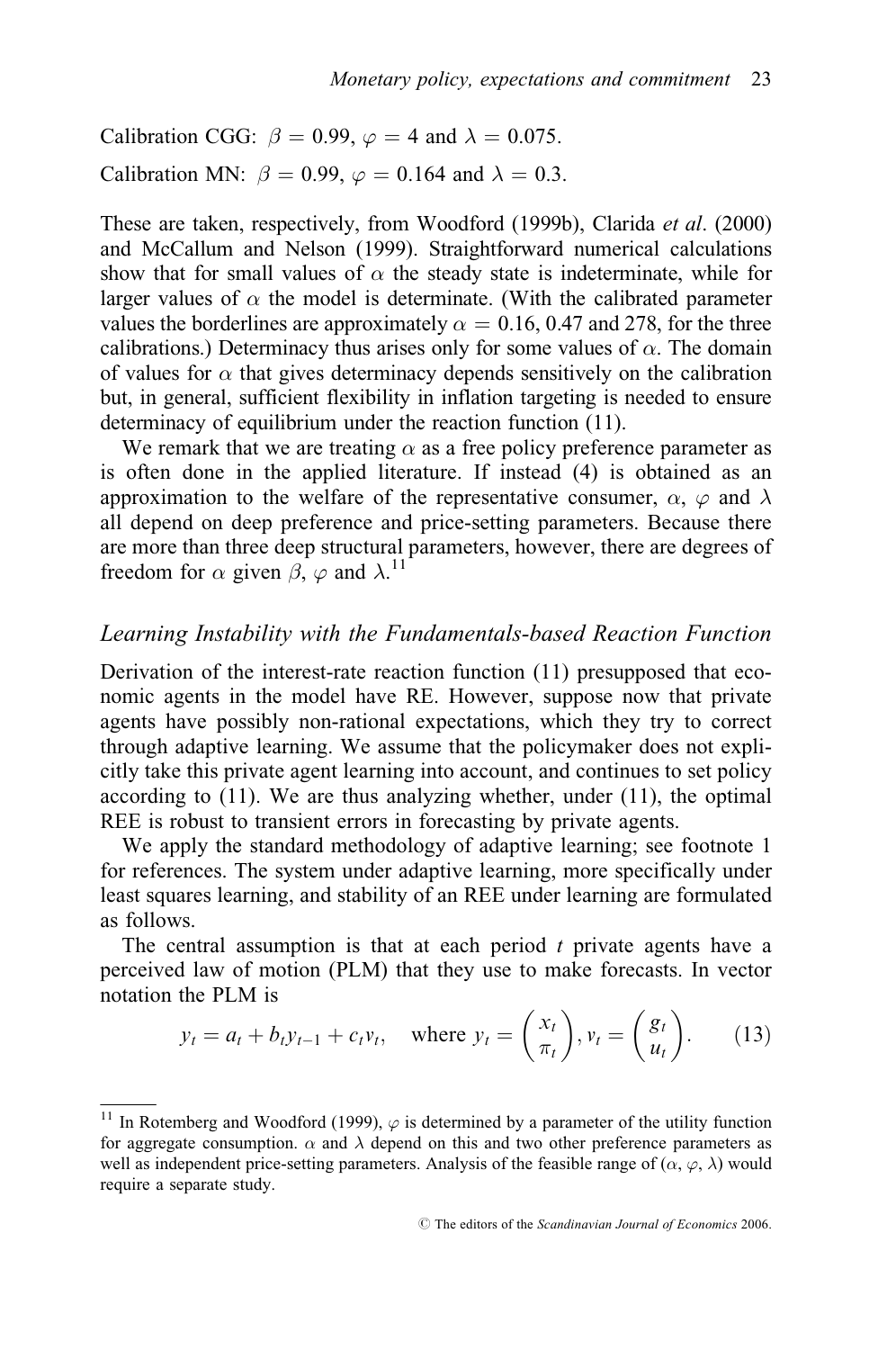The parameters  $(a_t, b_t, c_t)$  are updated over time using least squares. (This updating might, for example, be done by an econometric forecasting firm that supplies forecasts to the agents.) Note that for the reduced form (12) the optimal REE can be written as

$$
y_t = \bar{a} + \bar{b}y_{t-1} + \bar{c}y_t,
$$

where  $\bar{a} = 0$  and where the second column of  $\bar{b}$  is zero. The PLM (13) has the same form as this REE but, in general,  $(a_t, b_t, c_t)$  need not equal the REE values  $(0, \bar{b}, \bar{c})$ .

Given the PLM and the current value of  $v_t$ , the forecast functions of the private agents are  $E_t^* y_{t+1} = a_t + b_t E_t^* y_t + c_t E_t^* v_{t+1}$  or

$$
E_t^* y_{t+1} = a_t + b_t (a_t + b_t y_{t-1} + c_t v_t) + c_t F v_t, \qquad (14)
$$

where  $(a_t, b_t, c_t)$  are the parameter values of the forecast functions that agents have estimated on the basis of past data up to and including period  $t - 1$ . Note that we are assuming that current exogenous variables, and lagged but not current endogenous variables, are in the information set when forecasts are made. This is in line with much of the literature. At certain points in the text we consider an alternative information assumption in which expectations depend on current endogenous variables.

These forecasts are used in decisions for period  $t$ , which yields the temporary equilibrium, also called the actual law of motion (ALM), for  $y_t = (x_t, \pi_t)$  with the given PLM. The temporary equilibrium or ALM provides a new data point and agents are then assumed to re-estimate the parameters  $(a_t, b_t, c_t)$  with data through period t and use the updated forecast functions for period  $t + 1$  decisions. Along with  $v_{t+1}$  these in turn yield the temporary equilibrium for period  $t + 1$  and the learning dynamics continues with the same steps in subsequent periods. The REE  $(0, \bar{b}, \bar{c})$ is said to be *stable under learning* if the sequence  $(a_t, b_t, c_t)$  converges to  $(0, \bar{b}, \bar{c})$  over time.

The Appendix gives the stability conditions for convergence to an REE under least squares learning. The central idea is to obtain a mapping T from the PLM parameters  $(a, b, c)$  to the implied ALM parameters,  $T(a, b, c)$ . The REE corresponds to a fixed point of this map and a stability condition, known as E-stability, can be defined in terms of a differential equation describing partial adjustment of the PLM parameters towards the ALM parameters. E-stability turns out to provide the conditions for stability of an REE under least squares and closely related learning rules.

In earlier work, we showed that discretionary policy, using interest-rate setting based on fundamentals, leads to instability because learning by private agents fails to lead the economy to the REE corresponding to the optimal policy without commitment; see Evans and Honkapohja (2003b). It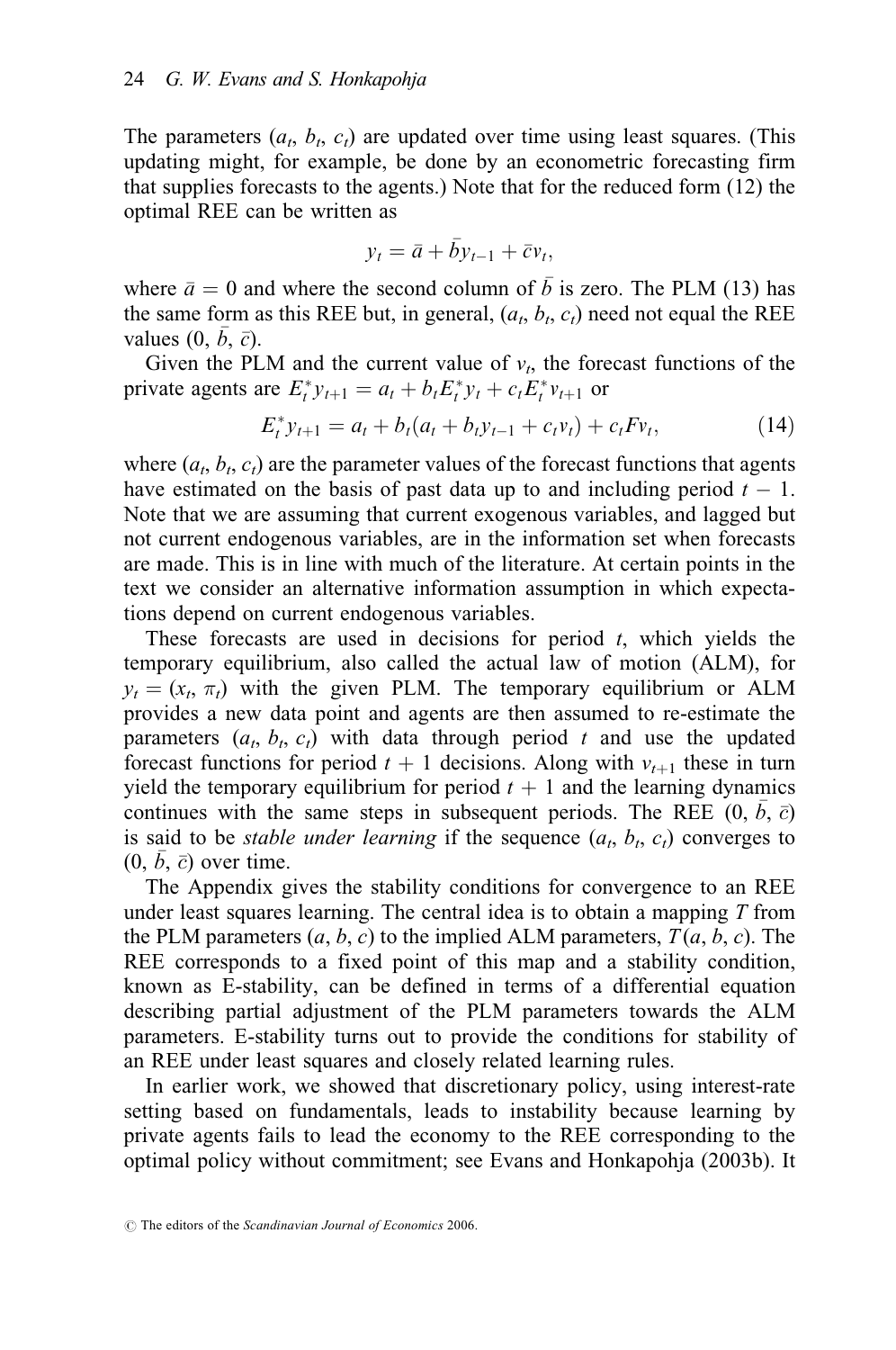would seem possible that the full commitment policy implemented with (11) might perform better than discretion in this respect, because of the feedback of the output gap on interest rates. However, we have:

Proposition 2. The fundamentals-based reaction function leads to instability under learning for all structural parameter values.

The proof is given in the Appendix. The source of instability lies in the interaction between the IS curve (1) and the price-setting curve (2). Some intuition is obtained by considering a PLM  $(a, b, c)$  in which all parameters are held fixed at the optimal REE values, except for the inflation intercept term  $a_{\pi}$ . In this case the mapping from PLM to ALM becomes one-dimensional and takes the form

$$
T_{a_{\pi}}(a_{\pi}) = constant + (\beta + \lambda \varphi)a_{\pi}.
$$

Since  $\beta$  is close to one, for most parameter values we have  $\beta + \lambda \varphi > 1$ .  $a_{\pi}$  will therefore tend to be adjusted away from the equilibrium value. Intuitively,  $a_{\pi} > 0$  corresponds to an exogenous positive shock to inflation expectations. This directly increases inflation by  $\beta$  times the shock. In addition, via (1) the inflation expectations shock lowers the real interest rate, thereby increasing output by  $\varphi$  times the shock, and through (2) this raises inflation indirectly by  $\lambda \varphi$  times the shock. These revisions of expected inflation toward actual inflation lead to a cumulative movement away from equilibrium. Under least squares learning the dynamics are, of course, much more complicated and in particular all of the parameters  $(a, b, c)$  adjust to forecast errors. The proof of Proposition 2 shows that under the fundamentals-based interest-rate policy, the system is always locally unstable, even in the case  $\beta + \lambda \varphi < 1$ .

In Evans and Honkapohja (2004) we illustrate the instability result by a simulation that shows an explosive path for the inflation rate that emerges after about 110 periods. Other simulations for the fundamentalsbased rule show a variety of unstable paths. Of course, faced with such a path, the policymaker would alter the policy rule and private agents would also be motivated to alter their learning rule. However, such simulations illustrate the stability problems inherent in the fundamentals-based rule: under this policy rule the economy will be subject to expectational instability.

<sup>&</sup>lt;sup>12</sup> An interesting question is whether instrument rules of the form  $i_t = \psi_x x_{t-1} + \psi_g g_t + \psi_u u_t$ yield unstable REE under learning even when the coefficients are not chosen to deliver the optimal reaction function. It can be shown that stable (and determinate) cases do exist if  $1 - \beta^2 - \lambda \varphi \beta > 0.$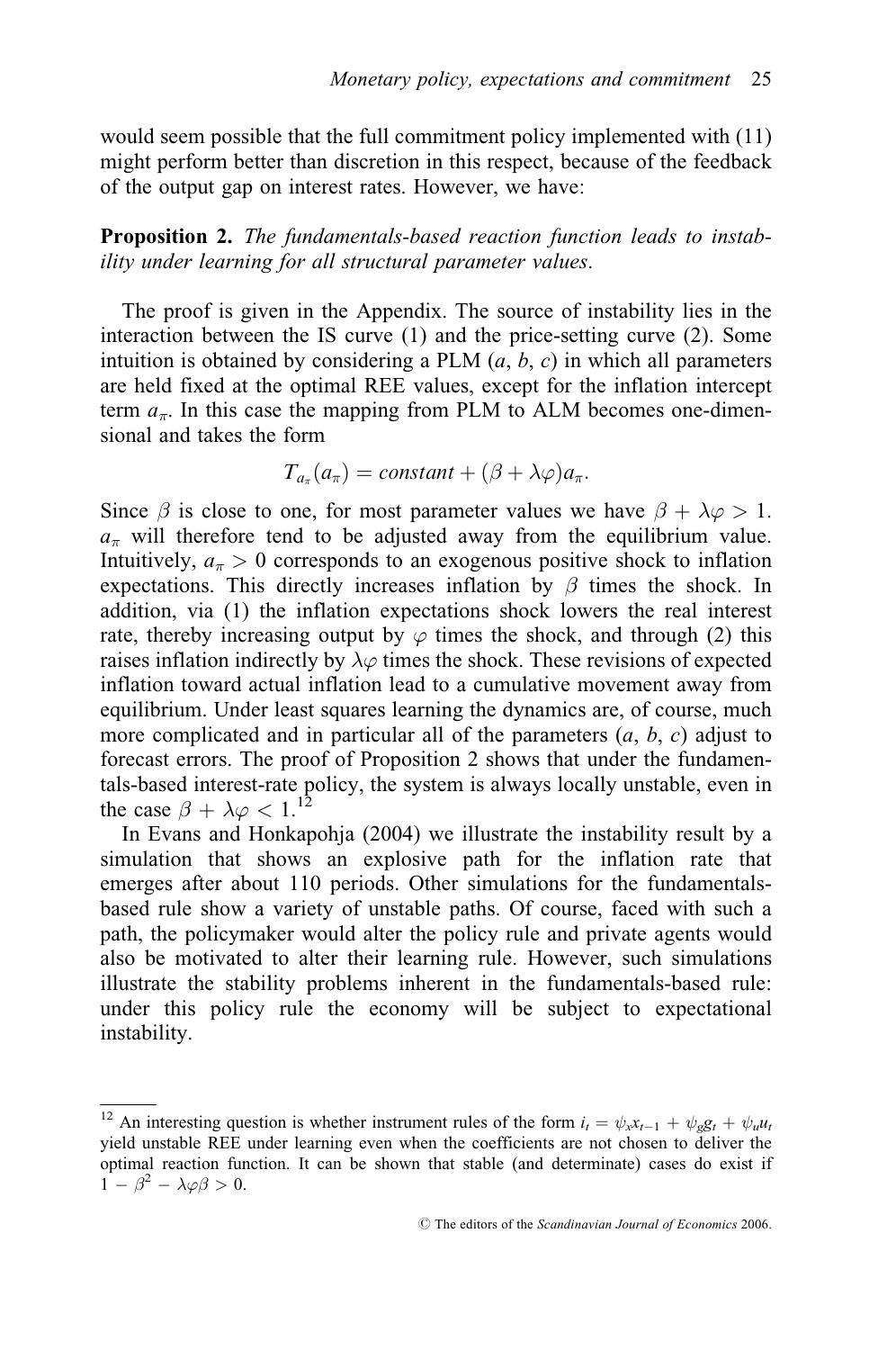In summary, under private agent learning, the policymaker's ability to commit to optimal policies is not sufficient to stabilize the economy, if the policy reaction function is based on observable exogenous shocks and the lagged output gap in the way suggested by the standard theory for optimal policy. We emphasize that under the fundamentals-based rule, the problem of instability arises even if the optimal REE is determinate.

#### An Expectations-based Reaction Function

The computation above deriving the fundamentals-based reaction function relied heavily on the assumption that the economy is in the optimal REE. We now obtain a different interest-rate reaction function, under optimal policy, which does not make direct use of the RE assumption. Recognizing the possibility that private agents may have non-rational expectations during the learning transition, the policy rule is obtained by combining the optimality condition, the price-setting equation and the IS curve, for given private expectations. This leads to a policy rule in which interest rates depend on observed private expectations as well as on fundamentals. We call this rule the expectations-based reaction function.

Formally, combine the price-setting equation (2) and the optimality condition (7), while treating private expectations as given. This leads to

$$
x_t = \frac{\lambda}{\alpha + \lambda^2} \left[ \frac{\alpha}{\lambda} x_{t-1} - \beta E_t^* \pi_{t+1} - u_t \right].
$$

Next, substitute this expression into the IS curve (1) and solve for  $i_t$ . This yields the expectations-based reaction function for interest-rate setting:

$$
i_t = \delta_L x_{t-1} + \delta_\pi E_t^* \pi_{t+1} + \delta_x E_t^* x_{t+1} + \delta_g g_t + \delta_u u_t, \tag{15}
$$

where

$$
\delta_L = \frac{-\alpha}{\varphi(\alpha + \lambda^2)}, \quad \delta_\pi = 1 + \frac{\lambda\beta}{\varphi(\alpha + \lambda^2)}, \quad \delta_x = \delta_g = \varphi^{-1}, \quad \delta_u = \frac{\lambda}{\varphi(\alpha + \lambda^2)}.
$$

Looking at the rule (15), it can be seen that its coefficients stipulate a relatively large response to expected inflation  $(\delta_{\pi} > 1)$  and that effects coming from the expected output gap and the aggregate demand shock are fully neutralized  $(\delta_x = \delta_g = \varphi^{-1})$ . The positive coefficients on private expectations are crucial for ensuring stability of the REE and the sizes of the coefficients are chosen so that the economy is led to the optimal REE.

We now consider determinacy and stability under learning for the expectations-based reaction function (15). The reduced form of the economy under (15) is

 $\degree$  The editors of the *Scandinavian Journal of Economics* 2006.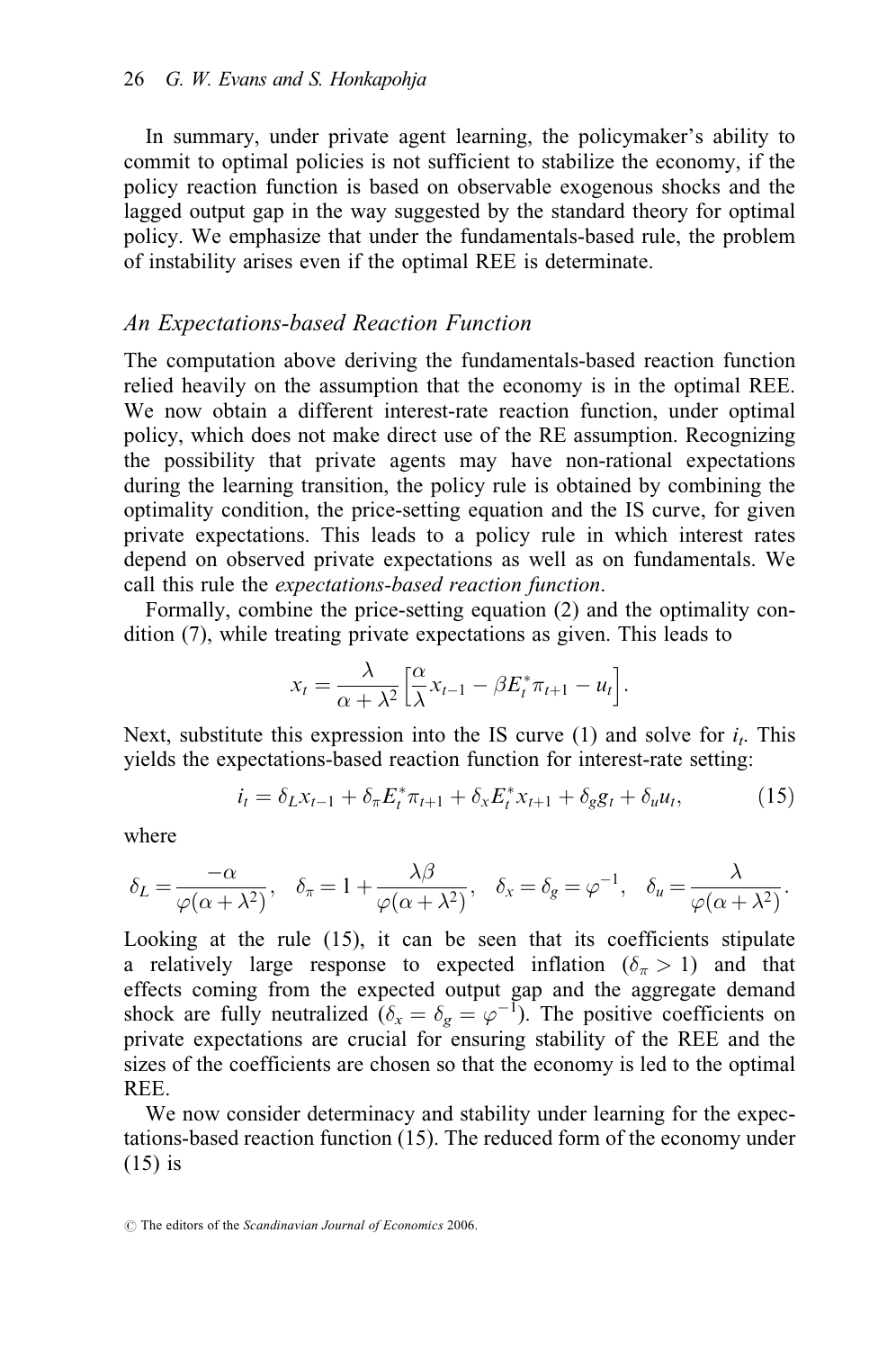$$
\begin{pmatrix} x_t \\ \pi_t \end{pmatrix} = \begin{pmatrix} 0 & -\frac{\lambda \beta}{\alpha + \lambda^2} \\ 0 & \frac{\alpha \beta}{\alpha + \lambda^2} \end{pmatrix} \begin{pmatrix} E_t^* x_{t+1} \\ E_t^* \pi_{t+1} \end{pmatrix} + \begin{pmatrix} \frac{\alpha}{\alpha + \lambda^2} & 0 \\ \frac{\alpha \lambda}{\alpha + \lambda^2} & 0 \end{pmatrix} \begin{pmatrix} x_{t-1} \\ \pi_{t-1} \end{pmatrix} + \begin{pmatrix} -\frac{\lambda}{\alpha + \lambda^2} \\ \frac{\alpha}{\alpha + \lambda^2} \end{pmatrix} u_t.
$$
 (16)

It is clearly a desirable property of our proposed monetary policy rule that it does not permit the existence of other suboptimal stationary REE. However, as we have seen in the case of the fundamentals-based reaction function, having a determinate REE does not always ensure that it is attainable under learning. To analyze stability under learning we can again use the general matrix framework in the Appendix. As in the preceding section we endow private agents with the PLM, compute the corresponding forecast function and substitute them into (16). This yields the temporary equilibrium or ALM and we can study whether least squares learning converges to the REE under the expectations-based reaction function (15) by computing E-stability conditions.

The next proposition shows that our interest-rate rule performs well (see the Appendix for the formal proof ).

**Proposition 3.** Under the expectations-based reaction function  $(15)$ , the optimal REE is both determinate and stable under learning for all structural parameter values.

The key to our stability results is that monetary authorities raise interest rates, ceteris paribus, in response to increases in inflation and output forecasts by private agents, and lower interest rates in response to decreases in private expectations. Some intuition can be gained from the reduced form (16). An increase in inflation expectations now leads to an increase in actual inflation that is smaller than the change in expectations since  $\alpha\beta/(\alpha + \lambda^2)$  < 1. This dampened effect arises from the interest-rate reaction to changes in  $E_t^* \pi_{t+1}$  and is a crucial element of the stability result.

The results of Proposition 3 can also be viewed in a different way. Under (15), the optimality condition (7) is satisfied for all possible expectations. Thus, the reduced form (16) is obtainable directly from (7) and (2), and it is a corollary that the specific targeting rule (7), advocated e.g. by Svensson (2003), is determinate and stable under learning for all parameter values. The point of Proposition 3 is precisely to show how implementation of (7) can be achieved using an interest-rate reaction function.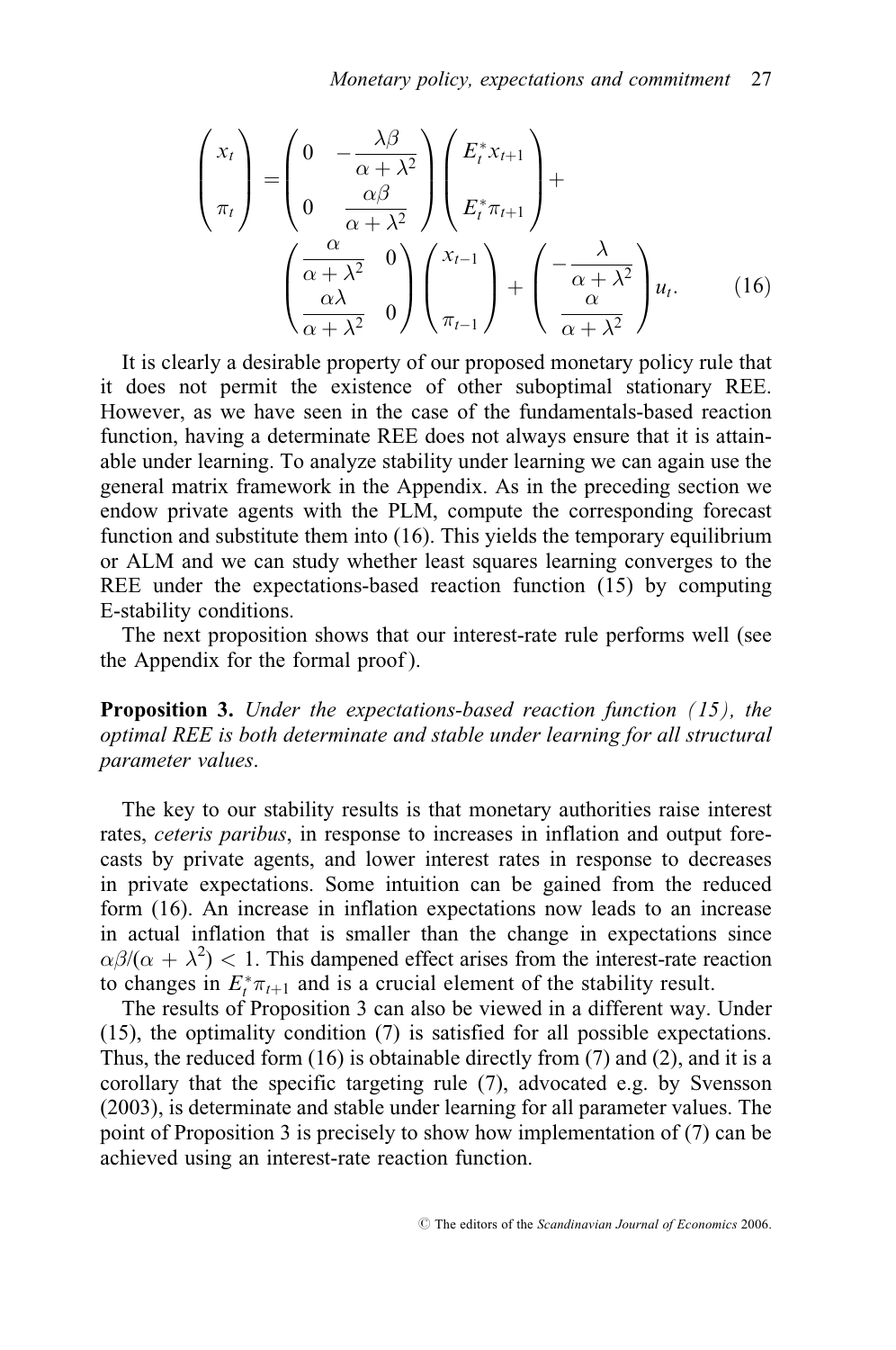In summary, Proposition 3 provides a remarkably strong result: the reaction function (15) passes both of the performance tests we earlier set forth. These positive results show that our analysis of optimal discretionary policy in Evans and Honkapohja (2003b) can be extended to implement optimal policy with commitment.

## IV. Discussion

Thus far we have treated expectations as determined before the current values of endogenous variables are realized, as is evident from (14). This would be natural if agents obtain these forecasts from an econometric forecasting firm prior to entering the market-place. We briefly consider an alternative possibility that allows forecasts to be functions also of the current values of endogenous variables, so that

$$
E_t^* y_{t+1} = a_t + b_t y_t + c_t F y_t.
$$

This means that current decisions and forecasts of the agents are determined simultaneously. Private agents now have to be regarded as entering the market-place with the most recent estimates of the forecast functions (obtained from the forecasting firm), which are incorporated into the consumption and pricing plans. We remark that this stronger information assumption gives additional scope to monetary policy, since changes in interest rates will also have an immediate indirect effect on expectations.

Indeterminacy under the fundamentals-based reaction function is, of course, not affected since this is a property of the model under RE. Stability under learning can, in general, be affected by the alternative information assumption. It turns out that under the alternative information assumption and the fundamentals-based reaction function, there are parameter regions in which the model is stable under learning and other parameter regions in which it is unstable under learning. Instability arises for sufficiently small values of  $\alpha$ . For example, for the MN calibration the borderline is approximately  $\alpha = 1.830$ . In contrast, we continue to have stability under the expectations-based reaction function; see Evans and Honkapohja (2004) for details and the proof.

**Proposition 4.** Under the alternative information assumption and the expectations-based reaction function  $(15)$ , the optimal REE is stable under learning for all structural parameter values.

Several further points should be made concerning our results. First, although we have demonstrated our results in the context of least squares learning, the stability results will obtain under various generalizations of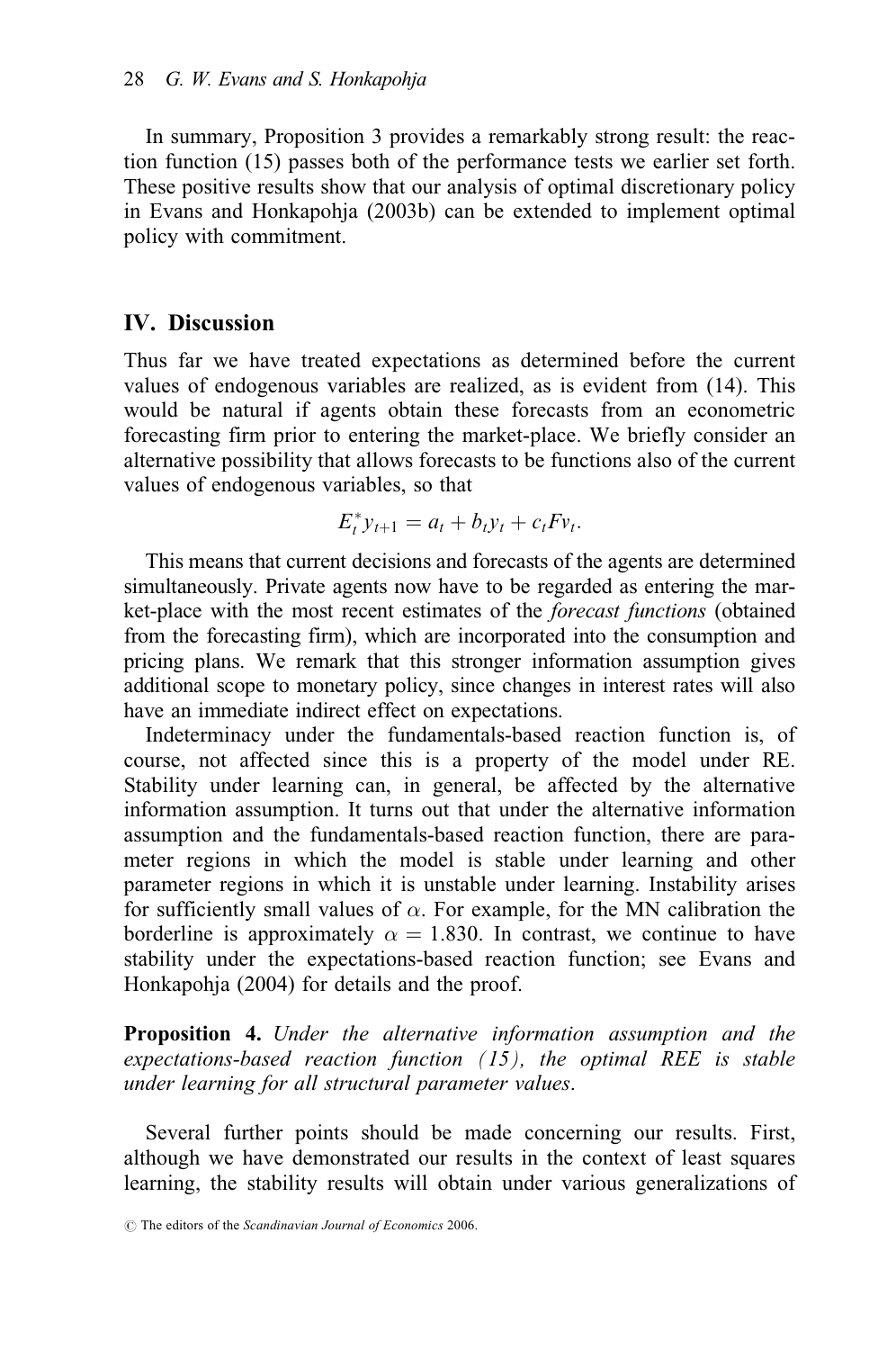least squares.<sup>13</sup> In fact, the stability results for the expectations-based reaction function hold even for some forecast rules that do not converge to RE. This is true, for example, if private agents forecast both output and prices using simple adaptive expectations rules.

There are two potential limitations to implementing policy using our expectations-based rule.<sup>14</sup> One limitation is that high-quality contemporaneous observations of expectations may not be available. One possible way of dealing with this problem would be to construct proxies for private expectations. The central bank might then use forecasts based on recursive VARs, i.e., apply the same procedure that we are assuming is used by private agents. This procedure can achieve convergence under plausible auxiliary assumptions even if their priors differ. A second limitation is the assumption that the coefficients of the structural model (1) and (2) are known to the policymaker. With discretionary policy, it was shown in Evans and Honkapohja (2003b) that for an expectations-based policy implemented using estimated structural parameters, the REE remains locally stable under simultaneous learning by private agents and policymakers. An analogous argument can be made in the current case of optimal policy with commitment.

We remark that Jensen and McCallum (2002) have recently shown that modifying the optimality condition (7) to  $\lambda \pi_t = -\alpha (x_t - \beta x_{t-1})$  appears to improve the policy performance, because it partially compensates for the timeless perspective neglect of the first-period optimality condition. Fundamentals- and expectations-based reaction functions can be derived which correspond to this modified optimality condition. It can be shown that our stability and instability results remain unchanged.

## V. Alternative Policy Rules

The fundamentals-based rule (11) is specified in terms of lagged output. We might now ask whether stability can be achieved if the rule were expressed in terms of the lagged price level. The commitment optimality condition (7) can be written as  $\lambda(p_t - p_{t-1}) = -\alpha(x_t - x_{t-1})$ , where  $p_t$  is the log of the price level. This will be satisfied if  $x_t = -(\lambda/\alpha)p_t + k$ , for any constant k. It can be verified that the optimal REE satisfies

$$
p_t = \bar{b}_x p_{t-1} + \bar{c}_p u_t + \bar{a}_p
$$
  

$$
x_t = \bar{b}_p p_{t-1} + \bar{c}_x u_t + \bar{a}_x,
$$

<sup>&</sup>lt;sup>13</sup> See e.g. the weighting schemes in Marcet and Sargent (1989) and inertial behavior in Evans, Honkapohja and Marimon (2001). <sup>14</sup> For further discussion and formal details, see Evans and Honkapohja (2003a).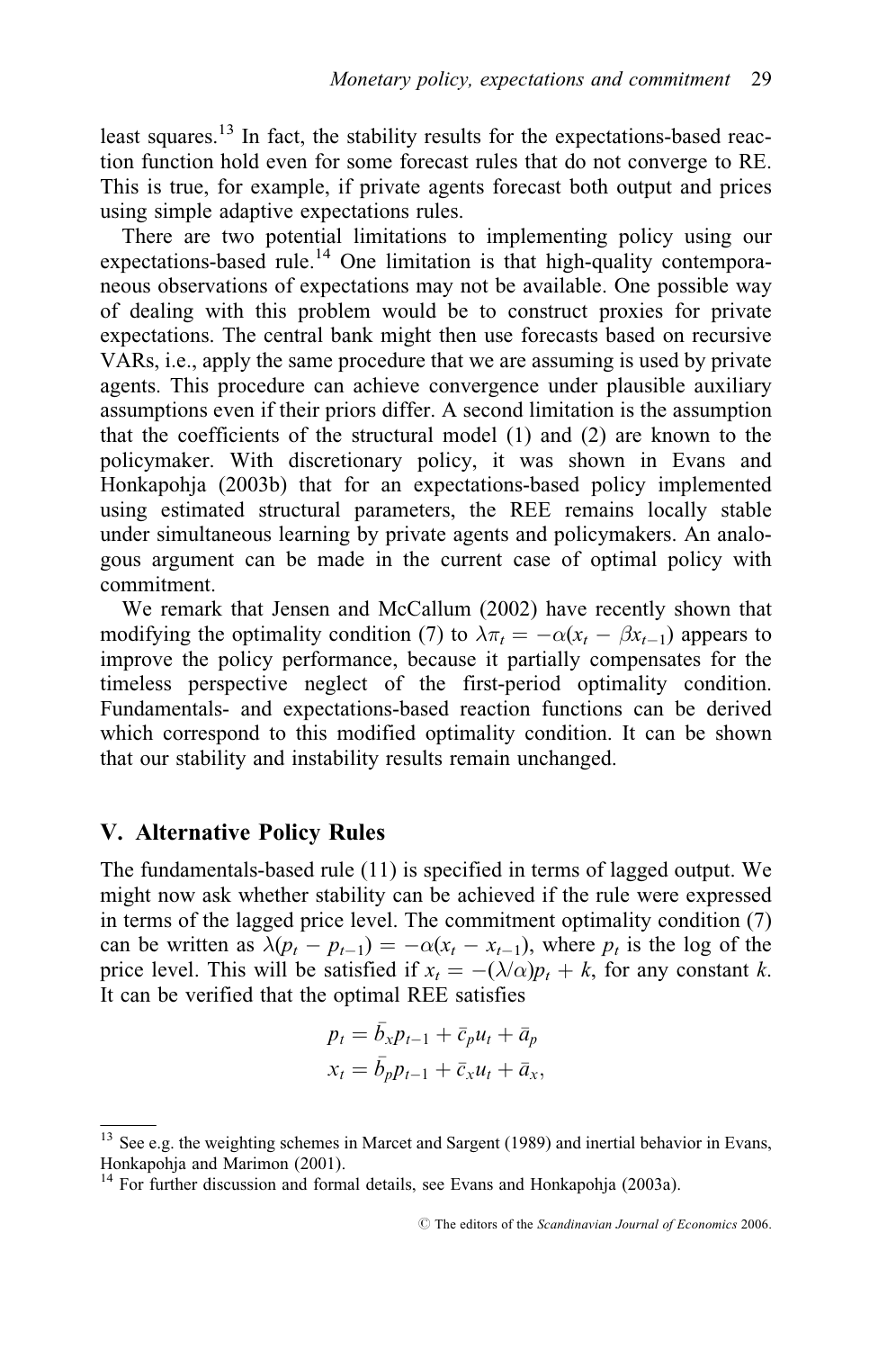for appropriate parameters with  $\bar{b}_x$  as before. Following the earlier procedures, we can obtain an alternative fundamentals-based reaction function of the form

$$
i_t = \eta_p p_{t-1} + \varphi^{-1} g_t + \eta_u u_t + \eta_0.
$$

It can be shown that the optimal REE leads to instability when  $\varphi > (\lambda/\alpha)$ .<sup>15</sup>

Above we chose our recommended rule carefully to ensure both determinacy and stability under learning for all parameter values. In the literature alternative interest-rate rules have appeared, which can be interpreted as expectations-based reaction functions but which do not meet our tests. Consider the interest-rate reaction function

$$
i_t = \left(1 - \frac{\lambda}{\alpha \varphi}\right) E_t \pi_{t+1} + \varphi^{-1} g_t,
$$

suggested in Clarida et al. (1999, Sec. 4.2.2). Replacing  $E_t \pi_{t+1}$  with  $E_t^* \pi_{t+1}$ leads to a policy reaction function based in part on observed expectations. This policy rule is consistent with the optimal policy under commitment under the RE assumption. However, this reaction function can lead to indeterminacy and, furthermore, if  $\beta + \lambda^2/\alpha > 1$  the optimal REE is not stable under learning.

McCallum and Nelson (2004) have recently suggested that, in place of interest-rate setting by a reaction function satisfying the optimality condition (7), there are well-performing instrument rules that can approximate (7). These instrument rules specify that the interest rate is moved towards a specified target value in response to deviations from commitment optimality. To begin, consider instrument rules of the form

$$
i_t = \pi_t + \theta[\pi_t + (\alpha/\lambda)(x_t - x_{t-1})], \quad \theta > 0.
$$
 (17)

We call this the *approximate targeting rule*. Numerical results (details are given in the working paper version) indicate that, under (17), the steady state seems to be determinate and stable under learning for all values of  $\alpha$  and  $\theta$ .

As pointed out by McCallum and Nelson (2004), a difficulty with the approximate targeting rule (17) is that it presupposes that the policymaker can observe current output gap and inflation when setting  $i_t$ . If neither  $x_t$  nor  $\pi_t$  are observable at t, they find that a forward-looking version performs best under RE, e.g.

$$
i_t = \tilde{E}_t \pi_{t+1} + \theta [\tilde{E}_t \pi_{t+1} + (\alpha/\lambda)(\tilde{E}_t x_{t+1} - \tilde{E}_t x_t)],
$$
\n(18)

where  $E_t(\cdot)$  denotes the expectations of the policymaker. Suppose that the expectations of the policymaker are formed like those of private agents.

<sup>15</sup> Formal details are available in the working paper version, cf. Evans and Honkapohja (2004).

 $\circled{c}$  The editors of the Scandinavian Journal of Economics 2006.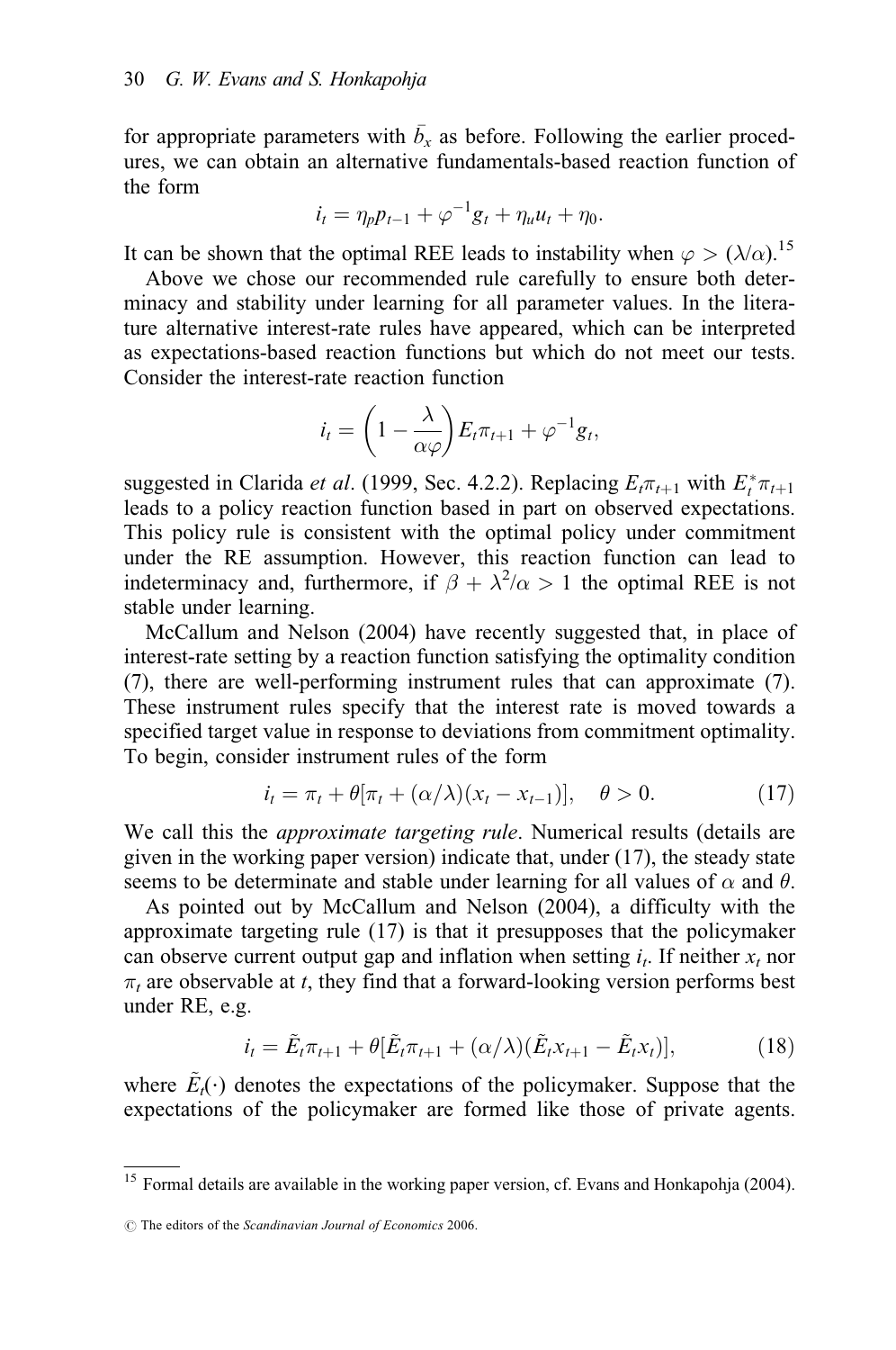| $\alpha$      | 0.01  | 0.05  | 0.1   | 0.5   | 1.0   | 2.0   |
|---------------|-------|-------|-------|-------|-------|-------|
| Indeterminacy | 1.643 | 0.365 | 0.185 | 0.037 | 0.019 | 0.009 |
| Instability   | 3.495 | 0.413 | 0.197 | 0.038 | 0.019 | 0.009 |

Table 1. Critical values  $\hat{\theta}$ ,  $\bar{\theta}$  for indeterminacy and instability

Determinacy and learnability for the rule (18) now depend on the values of the parameters. As an illustration we consider the CGG calibration. Determinacy obtains for sufficiently small values of the reaction parameter  $\theta$ , but larger values  $\theta > \theta$  lead to indeterminacy. Correspondingly, learning stability obtains for sufficiently small values of  $\theta$ , while larger values  $\theta > \bar{\theta}$ can destabilize the economy. The boundaries  $\hat{\theta}$  and  $\bar{\theta}$  depend on the model parameters and, in particular, on the degree of flexibility  $\alpha$  in inflation targeting. This is illustrated in Table 1. We remark that for  $\hat{\theta} < \theta < \bar{\theta}$  we have stability but indeterminacy. Restricting  $\theta$  to be relatively small to achieve stability is problematic since, under RE, rules with a small value of  $\theta$  imply that deviations from optimality lead to only small corrections towards meeting the optimality condition. In some cases, the welfare losses can be substantial when  $\theta$  is restricted to values consistent with stability.<sup>16</sup>

#### VI. Concluding Remarks

In this paper we have analyzed determinacy and stability under learning for alternative interest-rate reaction functions that aim to implement optimal monetary policy under commitment. Determinacy is desirable because it implies that there do not exist other (non-optimal) REE near the solution of interest. Stability under learning is desirable because it indicates that if private agents follow least squares learning they will converge over time to the optimal REE. These are independent criteria, as is evident from our results in Sections III and V.

Our analysis leads to the conclusion that the two desiderata are met by a policy that sets interest rates according to our expectations-based reaction function. In this monetary policy reaction function, interest rates respond to private expectations as well as to fundamentals, i.e., exogenous shocks and the lagged output gap. This interest-rate reaction function unambiguously delivers both determinacy and stability under learning for the economy, with the economy converging over time to the optimal REE.

In contrast, the fundamentals-based formulation does not perform well and problems with both indeterminacy and instability under learning arise.

<sup>16</sup> For further details see Evans and Honkapohja (2003a, 2004).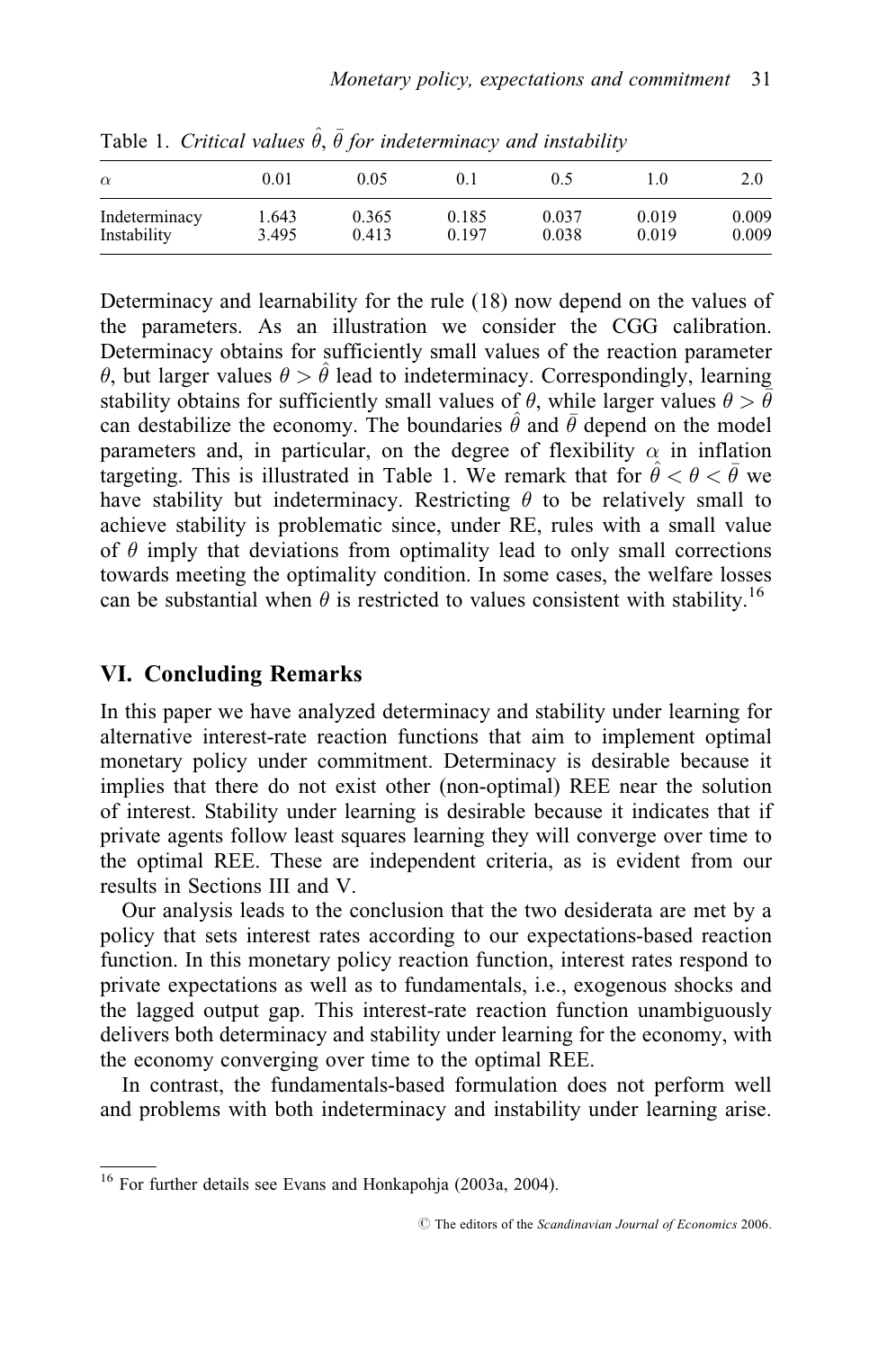The dependence on the lagged output gap implied by commitment is not sufficient to guarantee convergence under learning when interest-rate setting is based solely on fundamentals.

We also discussed alternative policy rules that aim to implement optimal policy. With the exception of the approximate targeting rule using contemporaneous information on inflation and output gap, which is questionable from the viewpoint of operationality, all of the alternatives examined had problems with determinacy and stability under learning. More generally, we reiterate that in monetary policy design, expectations have to be treated as subject to deviations from rational expectations with private agents following a natural econometric forecasting procedure. Optimal policy should be designed so that under private agent learning the economy is guided to the REE.

#### Appendix

#### Stability under Learning, General Methodology

Temporary Equilibrium. The starting point for models of adaptive learning is that agents have less information than is presumed under RE. Instead, private agents optimize using subjective (possibly non-rational) probability distributions over future variables. Given these subjective distributions, the standard Euler equations provide necessary conditions for optimal decisions, and we assume that the Euler equations for the current period specify the behavioral rule that gives current decisions as functions of the expected state next period. These Euler equations are then supplemented by rules for forecasting next period's values of the state variables. Thus, given their forecasts, agents make decisions for the current period according to the Euler equations. This kind of behavior is boundedly rational but, in our view, reasonable, since agents are attempting to make optimal decisions based on a perceived law of motion for the state variables.<sup>17</sup>

For the model at hand we provide a detailed discussion making use of the general equilibrium framework presented in Woodford (1996). Although we maintain the representative agent assumption, so that agents have identical expectations and make the same decisions, it will be useful to let  $i$  index individual firms or households. Consider first the Phillips curve (2). Let  $\mathcal{P}_t^i$  be the price set by those firms that can do so,  $P_t$  the average price index and  $\hat{P}_t^i$  the deviation of the relative price  $\mathcal{P}_t^i/P_t$  from its stationary value. Woodford shows that  $\hat{\mathcal{P}}_t^i$  can be expressed as a linear function of current output and discounted sums of expected future outputs and inflations. This derivation can be viewed as using subjective expectations that need not be rational. Assuming that the law of iterated expectations holds at the level of the individual

<sup>&</sup>lt;sup>17</sup> Recently, Preston (2005) has studied standard instrument rules for monetary policy when agents have a different behavioral rule in which long-horizon forecasts matter. The E-stability conditions appear to be unchanged; see Honkapohja, Mitra and Evans (2002) for further discussion.

 $\circled{c}$  The editors of the Scandinavian Journal of Economics 2006.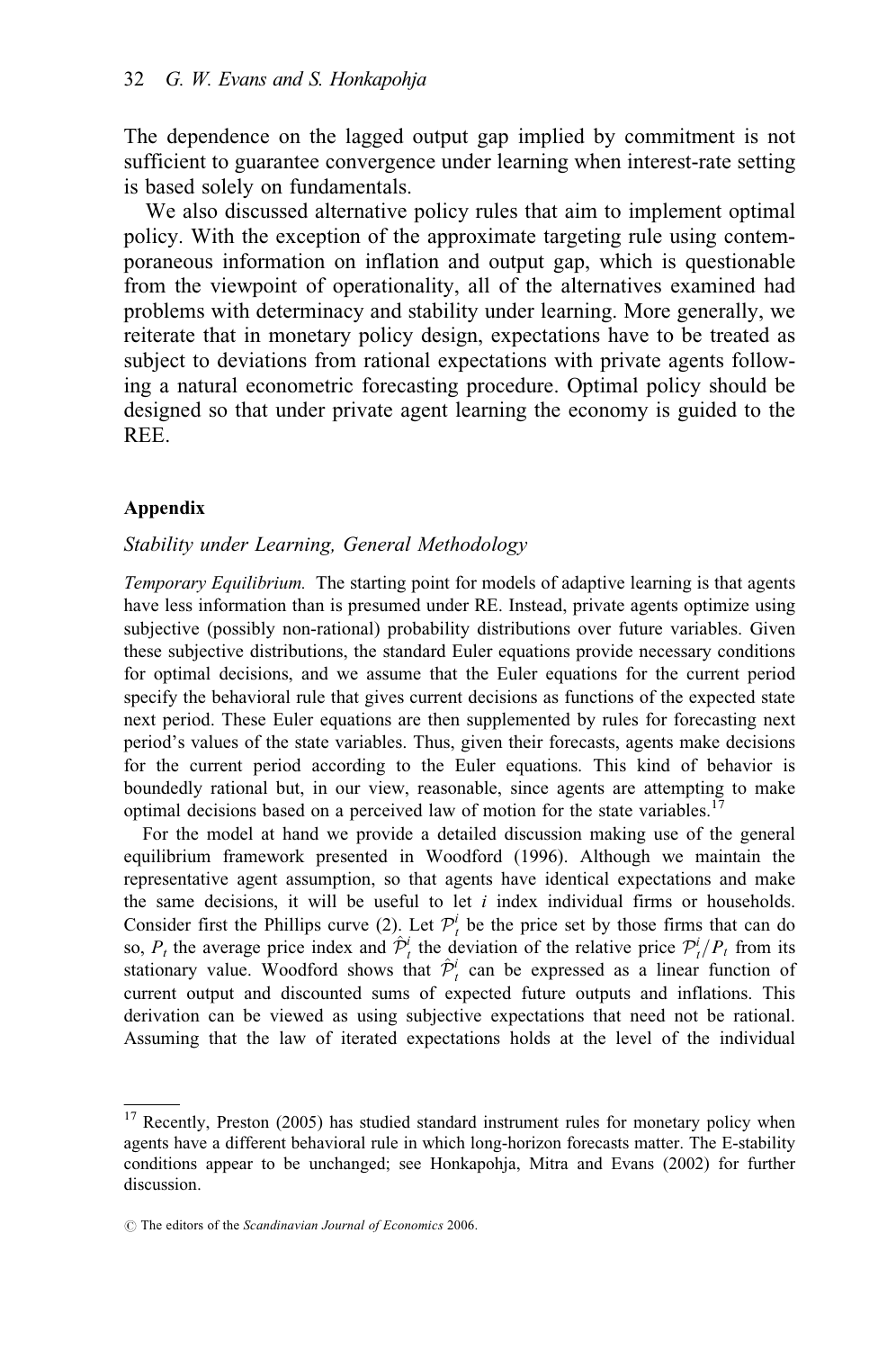agent, quasi-differencing allows us to express  $\hat{\mathcal{P}}_t^i$  as a linear function of  $E_t^* \hat{\mathcal{P}}_{t-1}^i$ ,  $x_t$  and  $E_t^i \pi_{t+1}$ , where, of course,  $E_t^i$  denotes the expectation of firm *i*. However,  $\hat{\mathcal{P}}_{t+1}^{i^{(i+1)}} = \hat{\mathcal{P}}_{t+1}$ and there is a proportional relationship between inflation and  $\hat{\mathcal{P}}_t$ . Firms will thus observe from the data that  $\hat{\mathcal{P}}_t^i$  is exactly proportional to  $\pi_t$ , and thus  $\hat{\mathcal{P}}_t^i$  can be rewritten as a linear function of expected inflation  $E_t^{i*}\pi_{t+1}$  and current output  $x_t$ .<sup>18</sup> This defines the optimal price-setting schedule for  $\mathcal{P}_t^i$ , as a function of  $P_t$ ,  $x_t$  and  $E_t^{i*}\pi_{t+1}$ , which firms take to the market-place. In addition, we allow for an exogenous shock  $u_t$  to the price-setting schedule. In the temporary equilibrium, with identical firms and homogeneous forecasts, and using again the relationship between  $\mathcal{P}_t$  and inflation, we obtain (2).

Consider next the IS curve (1). The linearized Euler equation, which is standard, is given by  $c_i^i = E_i^* c_{i+1}^i - \varphi (i_i - E_i^* \pi_{i+1})$ .<sup>19</sup> (Government purchases are assumed to enter the utility function in an additively separable way.) Although  $c_{t+1}^i$  will be determined by the household itself, a forecast is required to determine its optimal current consumption. Let  $\xi_t$  denote the proportion of government purchases in GDP, and let  $\hat{\xi}_t = -\ln(1 - \xi_t)$ . From market clearing  $c^i_t = c_t = x_t - \hat{\xi}_t$ . Assume households observe from past data that  $c_t^i = x_t - \hat{\xi}_t$  and make use of this relationship for forecasting their future consumption. For convenience, assume that  $\ddot{\xi}_t$  follows a known AR(1) process  $\hat{\xi}_t = \mu \hat{\xi}_{t-1} + \tilde{\xi}_t$ . Then  $E_t^{i*} c_{t+1}^i = E_t^{i*} x_{t+1} - E_t^{i*} \xi_{t+1}$ , which leads to the consumption schedule

$$
c_t^i = E_t^{i*} x_{t+1} - \varphi(i_t - E_t^{i*} \pi_{t+1}) - \mu \hat{\xi}_t
$$

submitted to the market-place. Assuming that the government comes to the market-place with its plan to purchase proportion  $\xi_t$  of output, we obtain (1), where  $g_t = (1 - \mu)\hat{\xi}_t$ , in temporary equilibrium with identical households and homogeneous forecasts.

Given private expectations, these schedules along with the monetary policy rule determine a temporary equilibrium according to (1) and (2). Thus the values of  $\pi_t$ ,  $x_t$  and  $i_t$  are simultaneously determined through market clearing, in the usual way, by the pricing and consumption schedules. To complete the description of the temporary equilibrium, we have to specify how expectations are formed. The main case considered in the text assumes that expectations are functions only of lagged endogenous variables and observable current shocks and are thus predetermined when the plans are brought to the market. This would be natural if forecasts were obtained from an econometric forecasting firm before going to the marketplace. In the alternative information assumption in Section IV, the agents instead obtain forecasting functions from the firm and plug in observations of current endogenous variables at the market-place, so that  $\pi_t$ ,  $x_t$ ,  $i_t$  and the forecasts are all determined simultaneously.

The temporary equilibrium for the current period provides a new data point for the agents. Given these new data, the forecast functions are updated at the start of the following period using least squares. The stability question is whether this kind of (adaptive) learning behavior converges over time to REE of interest.

<sup>&</sup>lt;sup>18</sup> We make the simplifying assumption that potential output is constant so that output can be identified with  $x_t$ . This assumption is easily relaxed. <sup>19</sup> See e.g. McCallum and Nelson (1999) or Woodford (1996).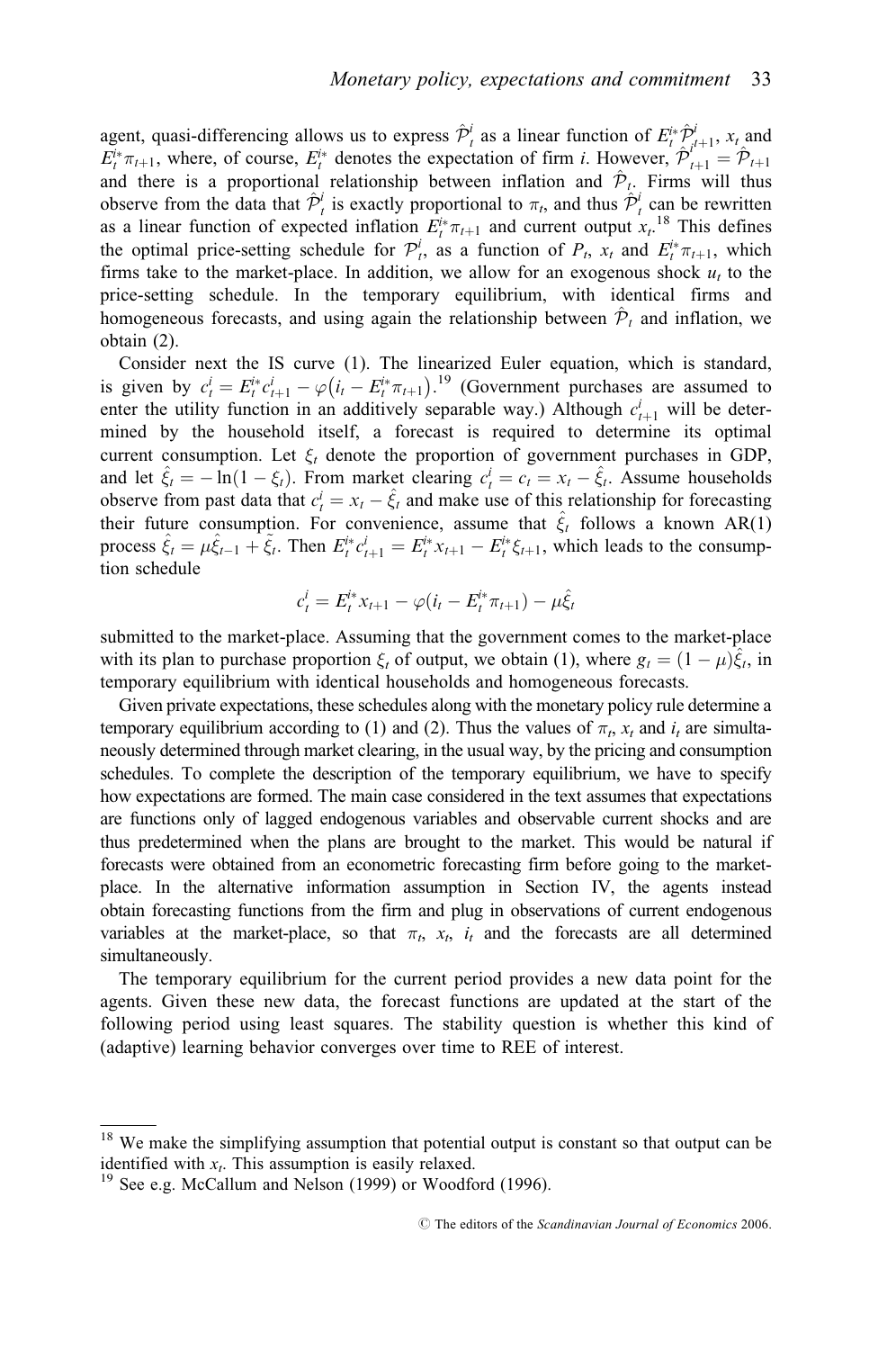Stability Conditions. When agents adjust their forecast functions over time, the dynamics of the economy is mathematically specified by a stochastic recursive algorithm, which is a special type of non-linear time-varying stochastic system. The conditions for convergence of such dynamics are formally obtained from the local stability conditions of an associated ordinary differential equation.<sup>20</sup> The latter conditions are in turn governed by what are called expectational or E-stability conditions. Evans and Honkapohja (2001) provide an extensive analysis of adaptive learning and its implications in macroeconomics; see also the other references in footnote 1. In this paper we simply present the E-stability conditions for a general matrix model

$$
y_t = A + ME_t^* y_{t+1} + QE_t^* y_t + Ny_{t-1} + Pv_t
$$
  
\n
$$
v_t = Fv_{t-1} + \tilde{v}_t,
$$
\n(A1)

where  $\tilde{v}_t$  is multivariate white noise. This setup is sufficiently general to cover all rules considered in the paper. Usually either  $Q = 0$  or  $N = 0$ .

For (A1) with  $N \neq 0$ , the REE of interest take the form  $y_t = \bar{a} + \bar{b}y_{t-1} + \bar{c}y_t$ . To define E-stability we consider PLMs

$$
y_t = a + by_{t-1} + cv_t.
$$

Using the methods in Evans and Honkapohja (2001, Ch. 10), for (A1) the mapping from PLM to ALM is given by

$$
T(a, b, c) = (A + (Q + M(I + b))a, Mb^{2} + Qb + N, Qc + M(bc + cF) + P).
$$

The E-stability conditions can be stated in terms of the derivative matrices

$$
DT_a = Q + M(I + \bar{b})\tag{A2}
$$

$$
DT_b = \bar{b}' \otimes M + I \otimes M\bar{b} + I \otimes Q \tag{A3}
$$

$$
DT_c = F' \otimes M + I \otimes M\bar{b} + I \otimes Q, \tag{A4}
$$

where  $\otimes$  denotes the Kronecker product and  $\bar{b}$  denotes the REE value of b.

Remark A1. The necessary and sufficient conditions for E-stability are that all eigenvalues of  $DT_a - I$ ,  $DT_b - I$  and  $DT_c - I$  have negative real parts.<sup>21</sup>

When  $N = 0$ , the MSV solution takes the form

$$
y_t = a + hv_t,
$$

where in the REE the coefficients satisfy  $a = (M + Q)a$  and  $h = MhF + Qh + P$ . E-stability conditions now require that the eigenvalues of the matrices

$$
DT_a - I = M + Q - I
$$
  

$$
DT_h - I = F' \otimes M + I \otimes Q - I
$$

have negative real parts.

<sup>&</sup>lt;sup>20</sup> This approach was first exploited in a learning context by Marcet and Sargent (1989).<br><sup>21</sup> We exclude the exceptional cases where one or more eigenvalue has zero real part.

 $\odot$  The editors of the Scandinavian Journal of Economics 2006.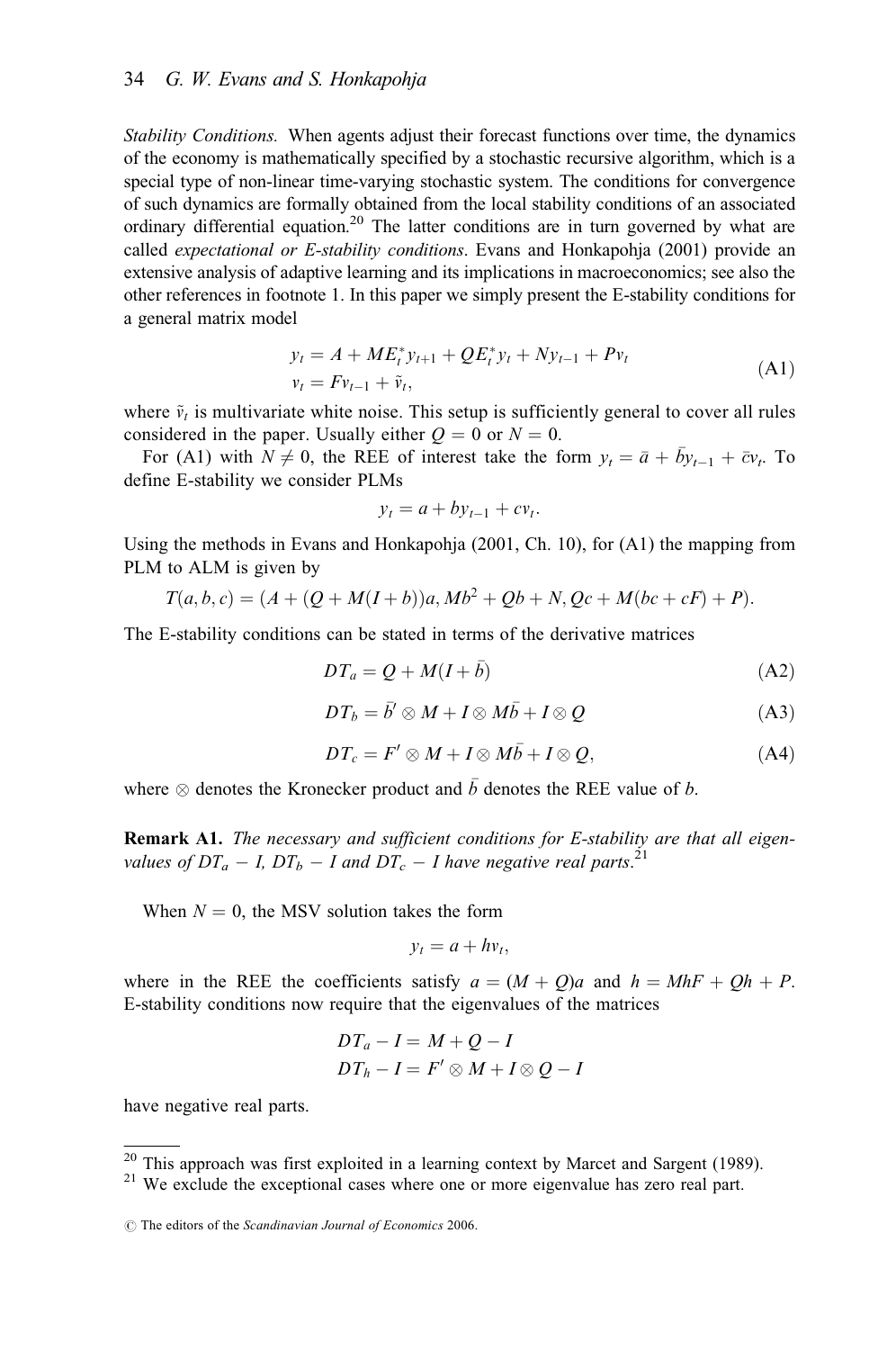#### Derivations and Proofs

To assess determinacy we write the system as

$$
\begin{pmatrix} x_t \\ \pi_t \\ x_t^L \end{pmatrix} = J \begin{pmatrix} x_{t+1} \\ \pi_{t+1} \\ x_{t+1}^L \end{pmatrix} + other,
$$
\n(A5)

where  $x_t^L \equiv x_{t-1}$ . Since there is one predetermined variable, determinacy holds when J has two eigenvalues inside and one outside the unit circle.

Proof of Proposition 1. From the reduced form (12) we obtain

$$
J = \begin{pmatrix} 0 & 0 & 1 \\ 0 & \beta & \lambda \\ (\varphi \psi_x)^{-1} & \psi_x^{-1} & -(\varphi \psi_x)^{-1} \end{pmatrix}.
$$

Straightforward numerical calculations for the calibrated example show that two eigenvalues of J lie outside the unit circle, and one lies inside, for small values of  $\alpha$ , so that the steady state is indeterminate, while for larger values of  $\alpha$  exactly one root lies outside the unit circle, and the model is determinate. We remark that continuity of eigenvalues implies that both regions contain open sets of parameters.

Proof of Proposition 2. We apply the E-stability conditions above, when the general model (A1) takes the specific form (12). In this case  $Q = 0$  and

$$
M = \begin{pmatrix} 1 & \varphi \\ \lambda & \beta + \lambda \varphi \end{pmatrix}, \quad N = \begin{pmatrix} -\varphi \psi_x & 0 \\ -\lambda \varphi \psi_x & 0 \end{pmatrix} \quad \text{and} \quad P = \begin{pmatrix} 0 & -\varphi \psi_u \\ 0 & 1 - \lambda \varphi \psi_u \end{pmatrix}.
$$

In the E-stability conditions  $(A2)$ – $(A4)$ , the condition for b is independent of the other variables, while the conditions for  $a$  and  $c$  are dependent on  $b$  but not on each other. Because of this recursive structure, a necessary condition for stability is that  $DT_a - I$ , evaluated at the REE, has eigenvalues with negative real parts. This condition is equivalent to  $tr(DT_a - I) < 0$  and  $det(DT_a - I) > 0$ .

Using the notation  $b = (b_{ij}), j = 1, 2$ , and evaluating variables at the REE, we have  $b_{11} = \bar{b}_x$ ,  $b_{21} = \bar{b}_\pi$  and  $b_{12} = b_{22} = 0$ . The coefficient matrix for a in (A2) for the reduced form (12) has the explicit form

$$
DT_a - I = \begin{pmatrix} \bar{b}_x + \varphi \bar{b}_\pi & \varphi \\ \lambda(\bar{b}_x + 1) + (\beta + \lambda \varphi) \bar{b}_\pi & (\beta + \lambda \varphi) - 1 \end{pmatrix}.
$$
 (A6)

The determinant of the coefficient matrix (A6) is  $(\beta - 1)\overline{b_x} - \varphi \overline{b_x} - \lambda \varphi < 0$  since  $0 < \beta < 1$  and  $\lambda$ ,  $\varphi$ ,  $\bar{b}_x$  and  $\bar{b}_\pi > 0$ . The result follows.

Proof of Proposition 3. From the reduced form (16) we obtain

$$
J = \begin{pmatrix} 0 & 0 & 1 \\ 0 & \beta & \lambda \\ 0 & \beta \lambda/\alpha & (\alpha + \lambda^2)/\alpha \end{pmatrix}.
$$

 $\odot$  The editors of the Scandinavian Journal of Economics 2006.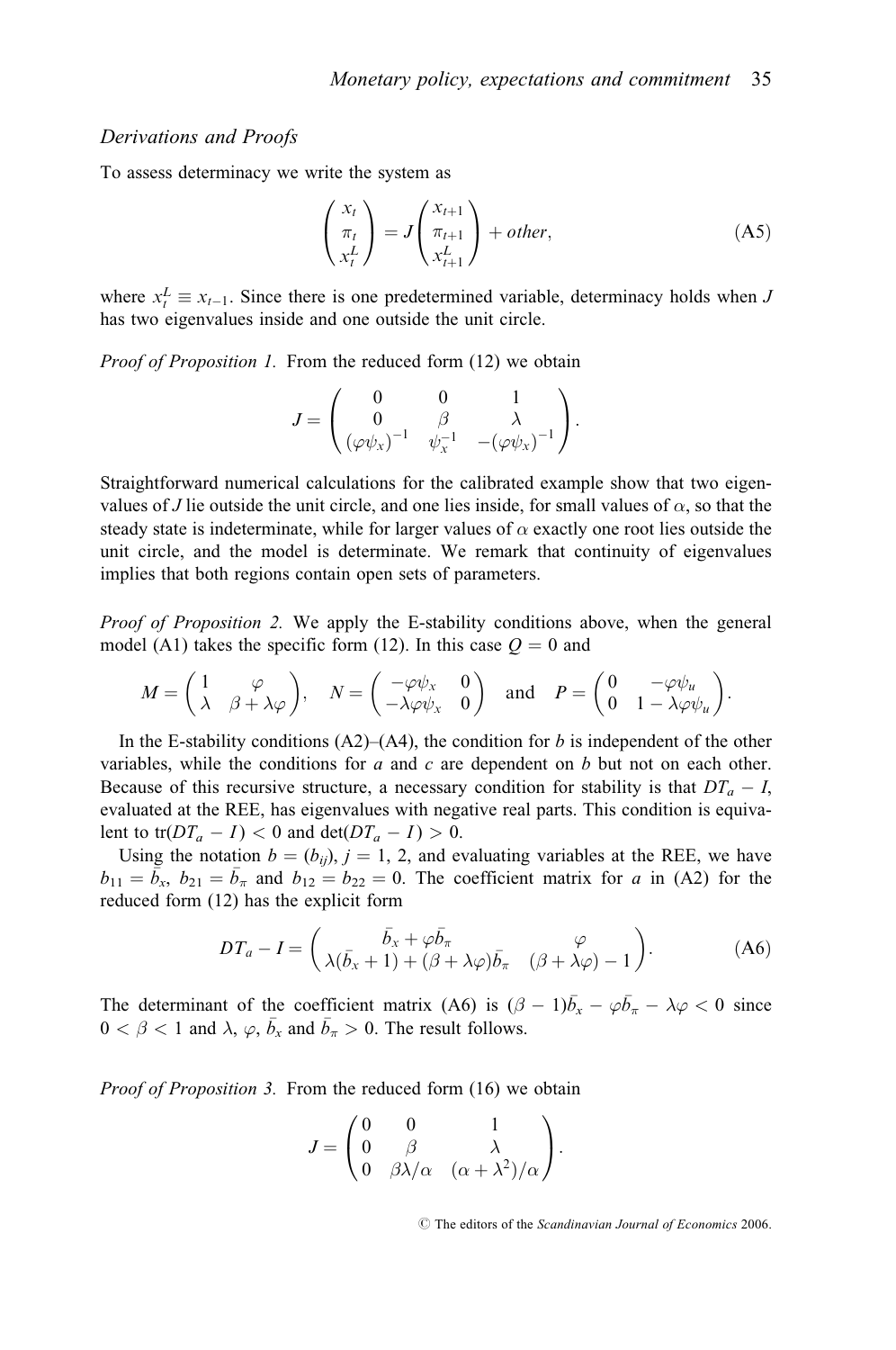The roots of *J* are 0 and

$$
(2\alpha)^{-1}\bigg(\alpha+\alpha\beta+\lambda^2\pm\sqrt{(\alpha+\alpha\beta+\lambda^2)^2-4\alpha^2\beta}\bigg).
$$

The non-zero roots are real and positive, with one root less than one and the other root larger than one. Since exactly two roots are inside the unit circle, determinacy follows.

Turning to E-stability, we have

$$
DT_b - I = \begin{pmatrix} \frac{-\beta\lambda\bar{b}_{\pi}}{\alpha + \lambda^2} - 1 & \frac{-\beta\lambda\bar{b}_{x}}{\alpha + \lambda^2} & 0 & 0\\ \frac{\alpha\beta\bar{b}_{\pi}}{\alpha + \lambda^2} & \frac{\alpha\beta\bar{b}_{x}}{\alpha + \lambda^2} - 1 & 0 & 0\\ 0 & 0 & -1 & 0\\ 0 & 0 & 0 & -1 \end{pmatrix}
$$
(A7)  

$$
DT_c - I = \begin{pmatrix} \frac{-\lambda\beta\bar{b}_{\pi}}{\alpha + \lambda^2} - 1 & -\frac{\lambda\beta\rho}{\alpha + \lambda^2} & 0 & 0\\ \frac{\alpha\beta\bar{b}_{\pi}}{\alpha + \lambda^2} & \frac{\alpha\beta\rho}{\alpha + \lambda^2} - 1 & 0 & 0\\ 0 & 0 & -1 & 0\\ 0 & 0 & 0 & -1 \end{pmatrix}
$$
(A8)

$$
DT_a - I = \begin{pmatrix} \frac{-\beta \lambda \bar{b}_\pi}{\alpha + \lambda^2} - 1 & \frac{-\beta \lambda}{\alpha + \lambda^2} \\ \frac{\alpha \beta \bar{b}_\pi}{\alpha + \lambda^2} & \frac{\alpha \beta}{\alpha + \lambda^2} - 1 \end{pmatrix}.
$$
 (A9)

 $DT_b - I$  has two eigenvalues equal to  $-1$ . The remaining two eigenvalues are those of the 2  $\times$  2 matrix in the top left corner of  $DT_b$  – *I*. The trace of this 2  $\times$  2 matrix is  $(\alpha + \lambda^2)^{-1}(-\beta \lambda \bar{b}_{\pi} + \alpha \beta \bar{b}_{\pi}) - 2$ , which is negative since the only positive term is less than one. Its determinant is  $(\alpha + \lambda^2)^{-1}(\beta \lambda \bar{b}_{\pi} - \alpha \beta \bar{b}_{\pi}) + 1$ , which is positive as the only negative term is less than one absolute value (since  $\beta < 1$  and  $0 < \overline{b_x} < 1$ ). Thus, all of the eigenvalues of (A7) have negative real parts.

The matrix (A8) has two eigenvalues equal to  $-1$  and the remaining two are those of the  $2 \times 2$  matrix in the top left corner. The trace of this  $2 \times 2$  matrix is  $(\alpha + \lambda^2)^{-1}(-\beta \lambda \bar{b}_{\pi} + \alpha \beta \rho) - 2$ . The only positive term (if  $\rho > 0$ ) is less than one and so the trace is always negative. (If  $\rho < 0$ , all terms are negative.) Its determinant is  $(\alpha + \lambda^2)^{-1} (\beta \lambda \bar{b}_{\pi} - \alpha \beta \rho) + 1$  and the only (possibly) negative term is less than one, so the determinant is positive. Thus  $DT_c - I$  is a stable matrix. Finally, we note that the top left 2  $\times$  2 matrix with  $\rho = 1$  is identical to the matrix (A9), so that the latter is also a stable matrix.

 $\circled{c}$  The editors of the Scandinavian Journal of Economics 2006.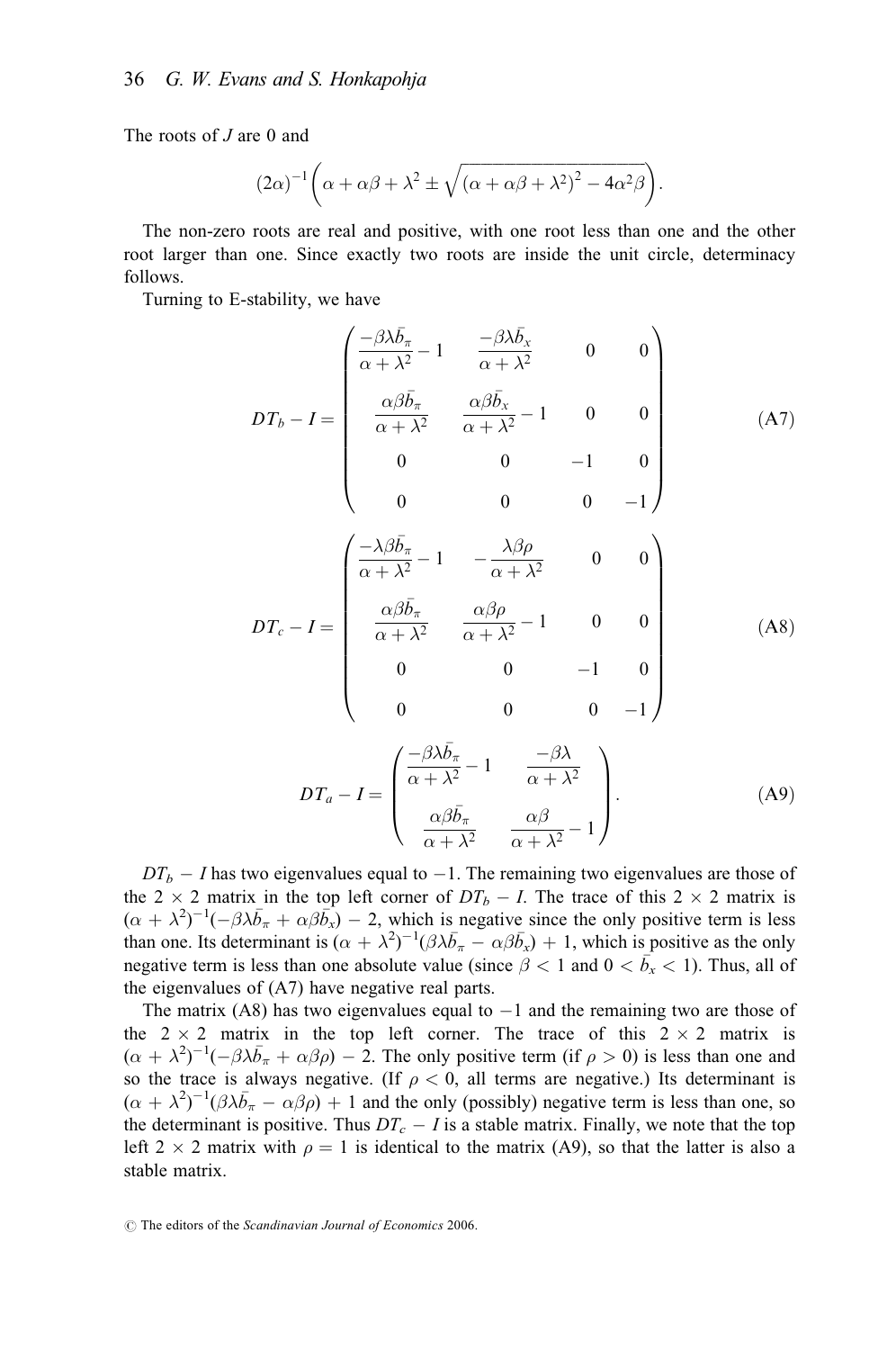# References

- Bernanke, B. and Woodford, M. (1997), Inflation Forecasts and Monetary Policy, NBER Working Paper no. WP6157.
- Bullard, J. and Mitra, K. (2002), Learning About Monetary Policy Rules, Journal of Monetary Economics 49, 1105–1129.
- Calvo, G. A. (1983), Staggered Pricing in a Utility-maximizing Framework, Journal of Monetary Economics 12, 383–398.
- Clarida, R., Gali, J. and Gertler, M. (1999), The Science of Monetary Policy: A New Keynesian Perspective, Journal of Economic Literature 37, 1661–1707.
- Clarida, R., Gali, J. and Gertler, M. (2000), Monetary Policy Rules and Macroeconomic Stability: Evidence and Some Theory, Quarterly Journal of Economics 115, 147–180.
- Erceg, C., Henderson, D. and Levin, A. (2000), Optimal Monetary Policy with Staggered Wage and Price Contracts, Journal of Monetary Economics 46, 281–313.
- Evans, G. W. and Honkapohja, S. (1999), Learning Dynamics, in J. Taylor and M. Woodford (eds.), Handbook of Macroeconomics Vol. 1, Elsevier, Amsterdam, 449–542.
- Evans, G. W. and Honkapohja, S. (2001), Learning and Expectations in Macroeconomics, Princeton University Press, Princeton, NJ.
- Evans, G. W. and Honkapohja, S. (2003a), Adaptive Learning and Monetary Policy Design, Journal of Money, Credit, and Banking 35, 1045–1072.
- Evans, G. W. and Honkapohja, S. (2003b), Expectations and the Stability Problem for Optimal Monetary Policies, Review of Economic Studies 70, 807–824.
- Evans, G. W. and Honkapohja, S. (2004), Monetary Policy, Expectations and Commitment, Economics Working Paper no. 2002-11, revised 2004-02-01, University of Oregon, http:// darkwing.uoregon.edu/~gevans/.
- Evans, G. W., Honkapohja, S. and Marimon, R. (2001), Convergence in Monetary Inflation Models with Heterogeneous Learning Rules, Macroeconomic Dynamics 5, 1–31.
- Honkapohja, S., Mitra, K. and Evans, G. W. (2002), Notes on Agents' Behavioral Rules under Adaptive Learning and Recent Studies of Monetary Policy, manuscript, http://www.valt. helsinki.fi/RAKA/seppo.hmtl, and http://darkwing.uoregon.edu/~gevans.
- Jensen, C. and McCallum, B. T. (2002), The Non-optimality of Proposed Monetary Policy Rules under Timeless-perspective Commitment, Economics Letters 75, 163–168.
- Leeper, E. M. (1991), Equilibria under ''Active'' and ''Passive'' Monetary and Fiscal Policies, Journal of Monetary Economics 27, 129–147.
- Marcet, A. and Sargent, T. J. (1989), Convergence of Least-squares Learning Mechanisms in Self-referential Linear Stochastic Models, Journal of Economic Theory 48, 337–368.
- Marimon, R. (1997), Learning from Learning in Economics, in D. Kreps and K. Wallis (eds.), Advances in Economics and Econometrics: Theory and Applications, Vol. I, Cambridge University Press, Cambridge, 278–315.
- McCallum, B. T. (1983), On Nonuniqueness in Linear Rational Expectations Models: An Attempt at Perspective, Journal of Monetary Economics 11, 139–168.
- McCallum, B. T. and Nelson, E. (1999), Performance of Operational Policy Rules in an Estimated Semi-classical Model, in J. Taylor (ed.), Monetary Policy Rules, University of Chicago Press, Chicago, IL, 15–45.
- McCallum, B. T. and Nelson, E. (2004), Timeless Perspective vs. Discretionary Monetary Policy in Forward-looking Models, Federal Reserve Bank of St. Louis Review 86, 43–56.
- Preston, B. (2005), Learning about Monetary Policy Rules when Long-horizon Forecasts Matter, Journal of Central Banking 1, 81–126.
- Rotemberg, J. J. and Woodford, M. (1999), Interest Rate Rules in an Estimated Sticky-price Model, in S. Taylor (ed.), Monetary Policy Rules, University of Chicago Press, Chicago, IL, 57–119.